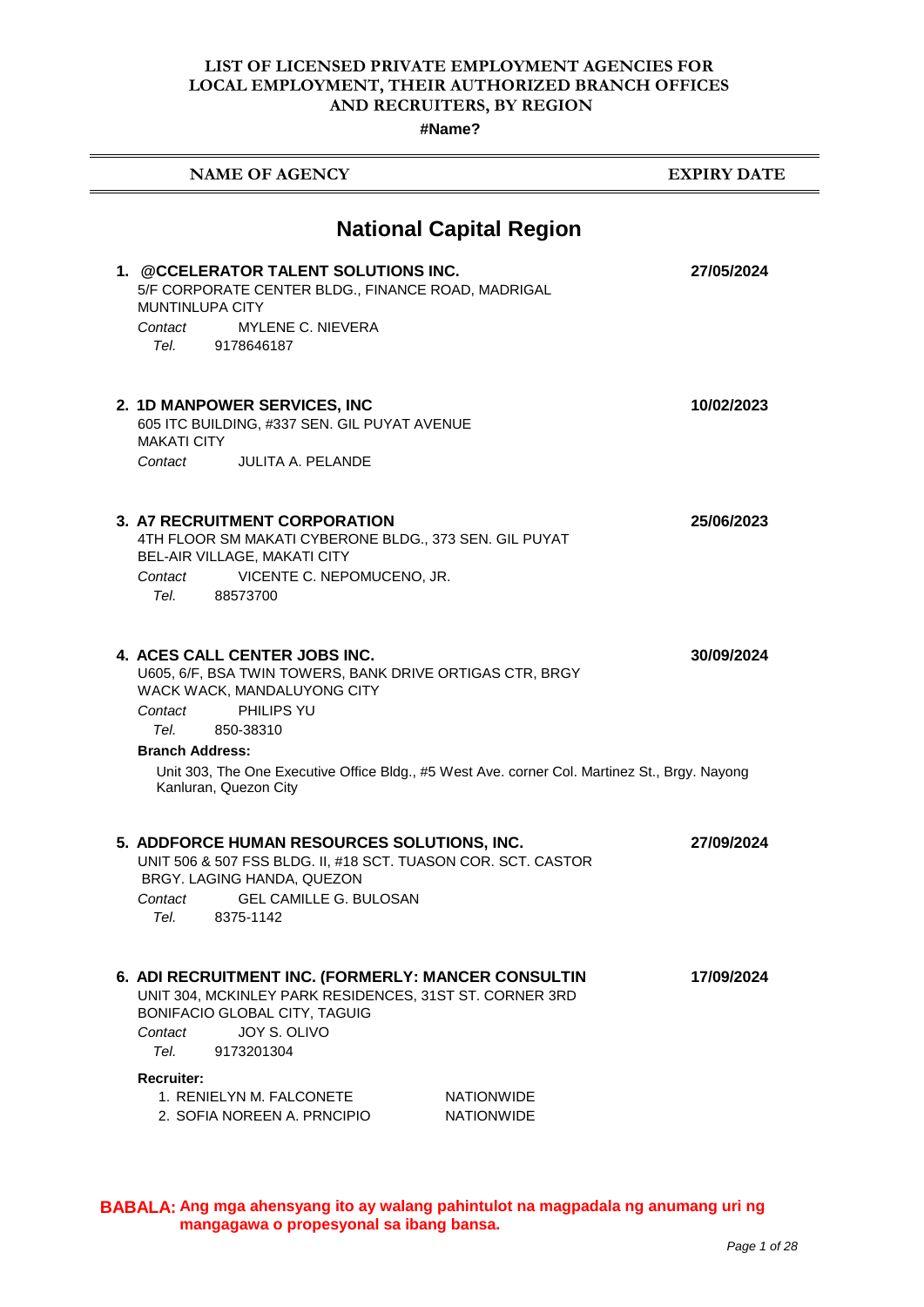| <b>NAME OF AGENCY</b>                                                                                                                                                                         | <b>EXPIRY DATE</b> |
|-----------------------------------------------------------------------------------------------------------------------------------------------------------------------------------------------|--------------------|
| 7. AICKMAN AND GREENE CONSULTANT'S CORPORATION<br>UNIT 300, 3/F EXECUTIVE BUILDING CENTER, 369 GIL PUYAT AVE.<br><b>MAKATI CITY</b>                                                           | 02/09/2024         |
| <b>MARIA CRISTINA G. MONTES</b><br>Contact<br>Tel. Telection of the Telection of the Telection of the Telection of the Telection of the Telection of the Tel<br>7621-5234                     |                    |
| <b>8. AKISA EMPLOYMENT AGENCY</b><br>1850-B, 2/F NATIVIDAD ST. CORNER TAYUMAN ST<br>STA. CRUZ, MANILA                                                                                         | 28/10/2022         |
| Contact DANIEL A. MUÑOZ                                                                                                                                                                       |                    |
| <b>9. AKKJ MANPOWER SERVICES</b><br>2/F, PEDRO PLAZA BLDG., 1546 TAFT AVENUE, BRGY 675 ZONE 073<br>ERMITA, MANILA<br>JEANNIE J. LIBE<br>Contact<br>Tel. 2244-6074                             | 04/09/2022         |
| 10. ALLIED EXECUTIVE SEARCH CONSULTANTS CORP.<br>EAST TOWER U2505B PHILIPPINE STOCK EXCHANGE ROAD<br>ORTIGAS CENTER, PASIG CITY<br>Contact<br>ALEXIS M. LEE<br>Tel. 8667-3248                 | 12/08/2023         |
| <b>11. ALMA-KARIERAS RECRUITMENT SERVICES</b><br>31 COSTA RICA STREET, GREENHEIGHTS PHASE 5, NANGKA<br><b>MARIKINA CITY</b><br>LIZEL B. TIZON<br>Contact<br>Tel. 721-72039                    | 14/10/2024         |
| <b>12. ALVARIUM MNL BUSINESS SOLUTIONS CORPORATION</b><br>U-3, G/F, ONE BEATRIZ TOWER CONDO. LAUAN ST., BRGY<br>PROJECT 3, QUEZON CITY<br>GILBERT L. FERNANDEZ<br>Contact<br>Tel.<br>283-1316 | 08/11/2022         |
| 13. AMPERSAND MANAGEMENT & DEV'T. GROUP, INC.<br>UNIT 1A 1ST FLR., UNIQUE PLAZA BLDG, 56 SIERRA MADRE ST.<br>BRGY HIWAY HILLS, MANDALUYONG CITY<br>MA. CRISELDA JENINA C. CRUZ<br>Contact     | 06/01/2023         |
| <b>14. ANGELS HAVEN EMPLOYMENT AGENCY</b><br>#10 9TH AVENUE, BRGY. SOCORRO, CUBAO,<br>QUEZON CITY<br><b>MARICEL F. RELOX</b><br>Contact<br>Tel. Teles<br>8710-0522                            | 28/03/2025         |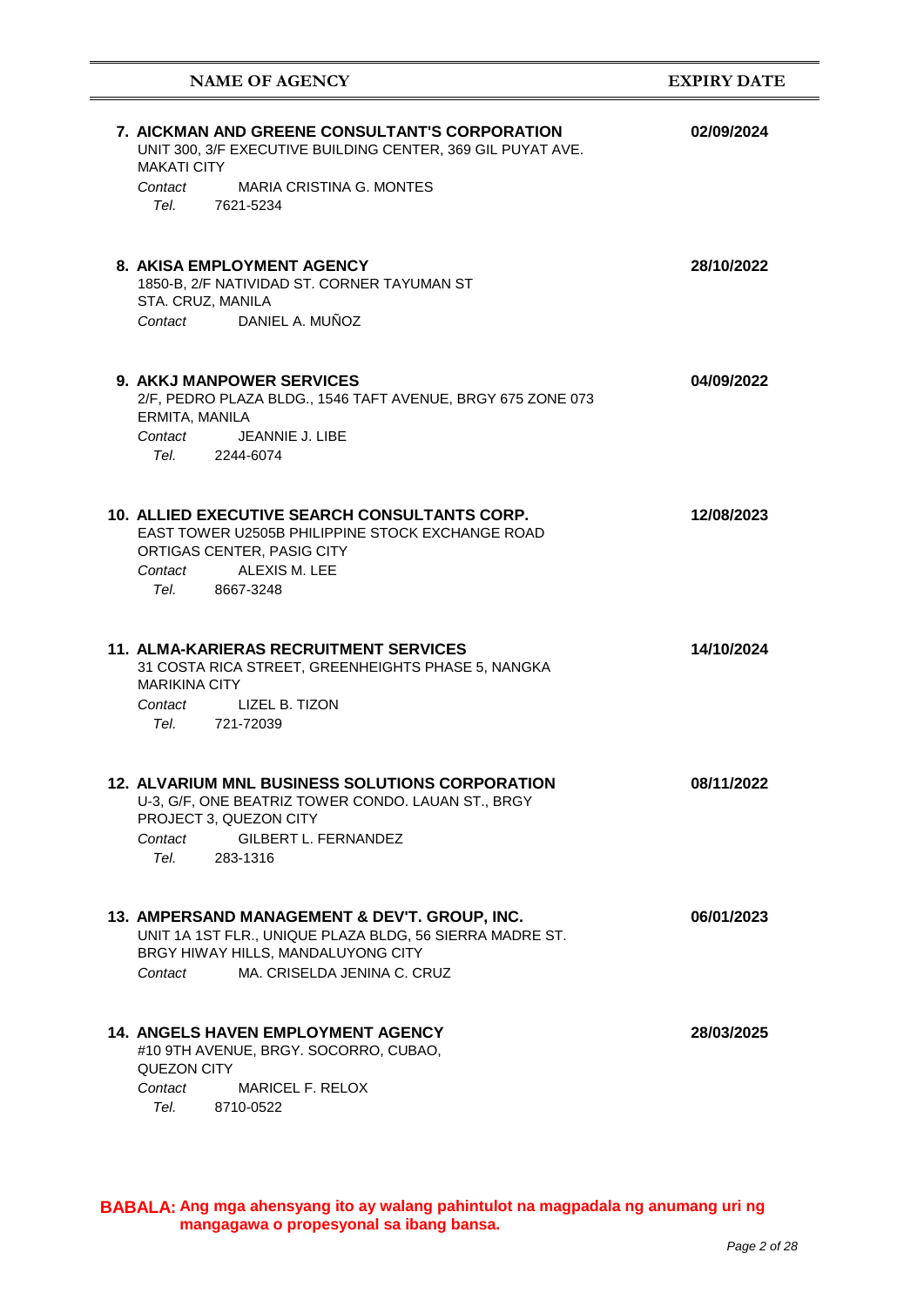| TONDO, MANILA<br>Tel. Telection of the Telection of the Telection of the Telection of the Telection of the Telection of the Tel | <b>15. ARIANNE'S EMPLOYMENT SERVICES</b><br>1178 QUERICADA EXTENSION<br>Contact EMEDIO C. DELVO<br>2568574                                                    |                                                                                  | 11/07/2022 |
|---------------------------------------------------------------------------------------------------------------------------------|---------------------------------------------------------------------------------------------------------------------------------------------------------------|----------------------------------------------------------------------------------|------------|
| <b>Recruiter:</b>                                                                                                               | 1. FEBRONIA A. BOLUSAN<br>2. VIRGINIA C. ESCOL<br>3. REY V. SERVINO<br>4. MARITES D. DAMPOR                                                                   | <b>NATIONWIDE</b><br><b>NATIONWIDE</b><br><b>NATIONWIDE</b><br><b>NATIONWIDE</b> |            |
| 16. ASCENTPRO, OPC.<br><b>SAN JUAN CITY</b><br>Contact                                                                          | UNIT 1804, 18/F, ATLANTA CENTRE ANNAPOLIS ST., GREENHILLS,<br>JUAN MIGUEL D. CRISOSTOMO<br>Tel. 9050964740                                                    |                                                                                  | 28/04/2024 |
| <b>MAKATI CITY</b>                                                                                                              | 17. ASIA PEOPLE SEARCH, INC.<br>6TH FLR. ATHENAEUM BLDG., 160 L.P.LEVISTE ST., SALCEDO<br>Contact ALEXANDER M. GENIL<br>Tel. 816-2466                         |                                                                                  | 12/06/2024 |
| 18. ASIA SELECT, INC.                                                                                                           | 6/F THE ATHENAEUM BLDG., 160 L.P. LEVISTE ST.<br>SALCEDO VILLAGE, MAKATI CITY<br>Contact JEANETTE R. ZULUETA<br>Tel. 8814-4200                                |                                                                                  | 12/04/2024 |
| <b>19. ASPIREE INC.</b><br>Contact<br>Tel.                                                                                      | 2817 AIC BURGUNDY EMPIRE TOWER, ADB AVENUE<br>ORTIGAS CENTER, PASIG CITY<br>ROBERTO ILAGAN<br>5354072                                                         |                                                                                  | 22/04/2023 |
| MAKATI CITY<br>Contact<br>Tel.                                                                                                  | 20. AUMTREND PH.INC.<br>2/F ZETA II BLDG. #25D, 191 SALCEDO ST., LEGASPI VILLAGE<br>RIO PIA<br>8-902-0900                                                     |                                                                                  | 04/10/2023 |
| MAKATI CITY<br>Contact<br>Tel.                                                                                                  | 21. AVANTI PEOPLE PARTNERSHIP INTERNATIONAL (APPI), INC<br>LEVEL 40 PBCOM TOWER 6795 AYALA AVENUE COR. RUFINO ST.,<br><b>ARNOLD PANGILINAN</b><br>09178933741 |                                                                                  | 06/09/2024 |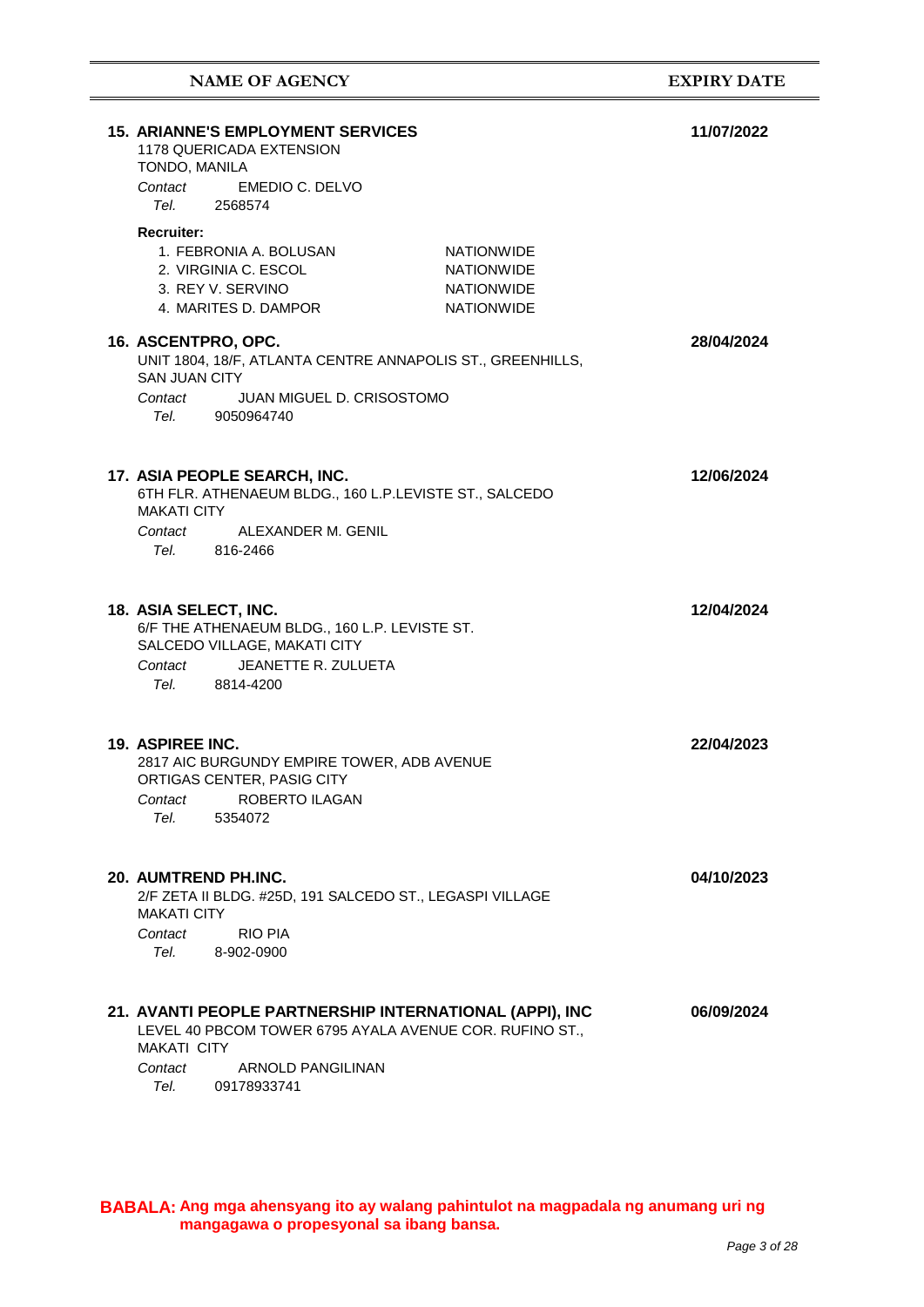| <b>NAME OF AGENCY</b>                                                                                                                                                                                                                                                                                                                                                                                                                                                                       | <b>EXPIRY DATE</b> |
|---------------------------------------------------------------------------------------------------------------------------------------------------------------------------------------------------------------------------------------------------------------------------------------------------------------------------------------------------------------------------------------------------------------------------------------------------------------------------------------------|--------------------|
| 22. AYUDA BUSINESS MANAGEMNT SOLUTIONS INC.<br>11B STA. ISABEL ST., BRGY. KAPITOLYO,<br><b>PASIG CITY</b><br>Contact<br>CHELZA MARIZ S. MAG-IBA<br>Tel. Teles<br>9175437624                                                                                                                                                                                                                                                                                                                 | 23/11/2024         |
| 23. BAREFOOT VENTURES ASIA, INC.<br>3F, TWIN CITIES BLDG., 110 LEGASPI ST., LEGASPI VILLAGE<br>BRGY SAN LORENZO, MAKATI CITY<br><b>EMELIE COLOMA</b><br>Contact<br>Tel. 729-51339                                                                                                                                                                                                                                                                                                           | 29/08/2022         |
| <b>24. BEBING MANPOWER AGENCY</b><br>358 BANANA ST., NAPICO, MANGGAHAN<br><b>PASIG CITY</b><br>RODOLFRO J. ROBASTO<br>Contact<br>Tel.<br>73281620                                                                                                                                                                                                                                                                                                                                           | 27/07/2024         |
| 25. BEN EDICTIO SEARCH INC.<br>UNIT 5F-1, 5/F ELECTRA HOUSE BLDG., 115-117 ESTEBAN COR.<br>LEGASPI VILLAGE, MAKATI CITY<br>MELISSA M. VELASCO<br>Contact<br>Tel. 77289639                                                                                                                                                                                                                                                                                                                   | 06/08/2024         |
| 26. BENEDICT CARL MANPOWER CONSULTING, INC.<br>U8-B, 8/F, GMA LOU-BEL PLAZA, 7514 BAGTIKAN ST. COR CHINO<br>SAN ANTONIO VILLAGE, MAKATI CITY<br>PETER PAUL SAVILLO<br>Contact<br>Tel. Teles<br>4038955/9641991                                                                                                                                                                                                                                                                              | 31/05/2022         |
| 27. BRANHOUSE BUSINESS SOLUTIONS, INC.<br>9/F, IBM PLAZA #8 EASTWOOD AVE., EASTWOOD CITY CYBERPARK<br>E. RODRIGUEZ JR. AVE., BAGUMBAYAN, QC<br>ANGELINA L. FRANCISCO<br>Contact<br>Tel.<br>9190697790<br><b>Recruiter:</b>                                                                                                                                                                                                                                                                  | 29/08/2024         |
| 1. JETT FLORIAN C. VALLERAMOS<br><b>NATIONWIDE</b><br>2. IMELDA B, ESCALA<br><b>NATIONWIDE</b><br>3. JOHN GABRIEL B. ERASGA<br><b>NATIONWIDE</b><br>4. ANA RJZZA A. RONDINA<br><b>NATIONWIDE</b><br>5. MICHAEL S, SAMONTE<br><b>NATIONWIDE</b><br>6. JOHN CARLO P. BENTAZAL<br><b>NATIONWIDE</b><br>7. MAYUMI C, LAYUG<br><b>NATIONWIDE</b><br>8. MARK JOSEPH B, MADRIAGA<br><b>NATIONWIDE</b><br>9. JILLIAN MAE H. IMPAZ<br><b>NATIONWIDE</b><br><b>NATIONWIDE</b><br>10. RONALD B, DACARA |                    |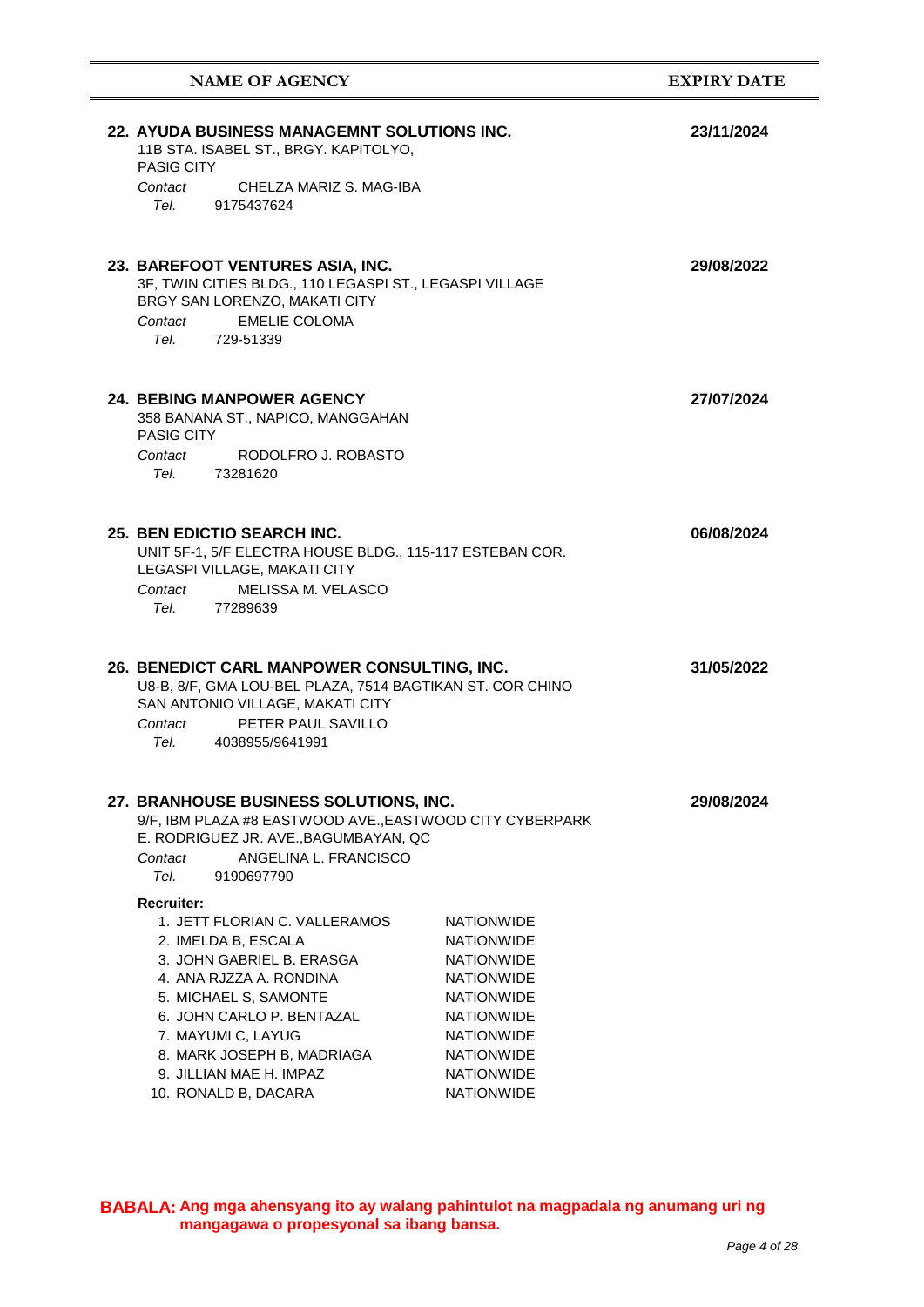| <b>NAME OF AGENCY</b>                                                                                                                                                                                 | <b>EXPIRY DATE</b> |
|-------------------------------------------------------------------------------------------------------------------------------------------------------------------------------------------------------|--------------------|
| 28. CAREER CONNECT INC.<br>U101 COSMOPOLITAN COR B. GONZALES COR. L. AVELINO STS,<br>XAVIERVILLE II, LOYOLA HEIGHTS, QUEZON CITY<br><b>STEVEN B. SANTOS</b><br>Contact<br>Tel.<br>9284991             | 23/10/2022         |
| 29. CAREER PROFESSIONALS INC.<br>304 LEONIE BLDG., KM 31 NATIONAL RD., TUNASAN,<br><b>MUNTINLUPA CITY</b><br><b>CLARISSA N. FEDERIZ</b><br>Contact<br>Tel. 276184846                                  | 03/02/2025         |
| <b>30. CAREERMAGNET INC.</b><br>RM.102 & 103 GRD FLR, 4897 NOVALICHES ST. COR BINAKOD ST.,<br>BRGY. OLYMPIA, MAKATI CITY<br><b>REDERICK NOEL PANTIA</b><br>Contact<br>Tel. 554-0914                   | 08/10/2022         |
| <b>31. CION EMPLOYMENT SERVICES</b><br>711 SHAW BLVD., BRGY. WACK WACK,<br><b>MANDALUYONG CITY</b><br>Contact<br>DELMA B. GILBUENA<br>Tel. Teles<br>0938847-1871                                      | 07/07/2024         |
| 32. COBDEN AND CARTER INTERNATIONAL INC.<br>U703, COHERCO FINANCIAL TOWER, TRADE ST COR INV'T DRIVE<br>MADRIGAL BUSINESS PARK, ALABANG,<br>JOSEPH GABRIEL S. RONQUILLO<br>Contact<br>Tel.<br>810-3371 | 27/05/2022         |
| 33. CORPORATE EXECUTIVE SEARCH, INC.<br>SUITE 1115 MEDICAL PLAZA BLDG., AMORSOLO COR. DELA ROSA<br>LEGASPI VILLAGE, MAKATI CITY<br>ADRIAN ABELLE<br>Contact<br>Tel. 8750-6138                         | 02/07/2024         |
| <b>34. COUNTRY MILES MNGT. SERVICES &amp; PLACEMENT AGENCY</b><br>1017 - B AURORA BLVD. BRGY. DUYAN DUYAN, PROJ. 3<br>QUEZON CITY<br>Contact<br>EMERITA G. CAOILE<br>Tel.<br>28958684                 | 12/08/2024         |
| 35. CURRAN DALY AND ASSOCIATES INC.<br>LEVEL 12, ROBINSONS SUMMIT CENTER 6783 AYALA AVE.<br><b>MAKATI CITY</b><br><b>BERNARD MAGNO</b><br>Contact<br>Tel. 8479-1853                                   | 16/10/2024         |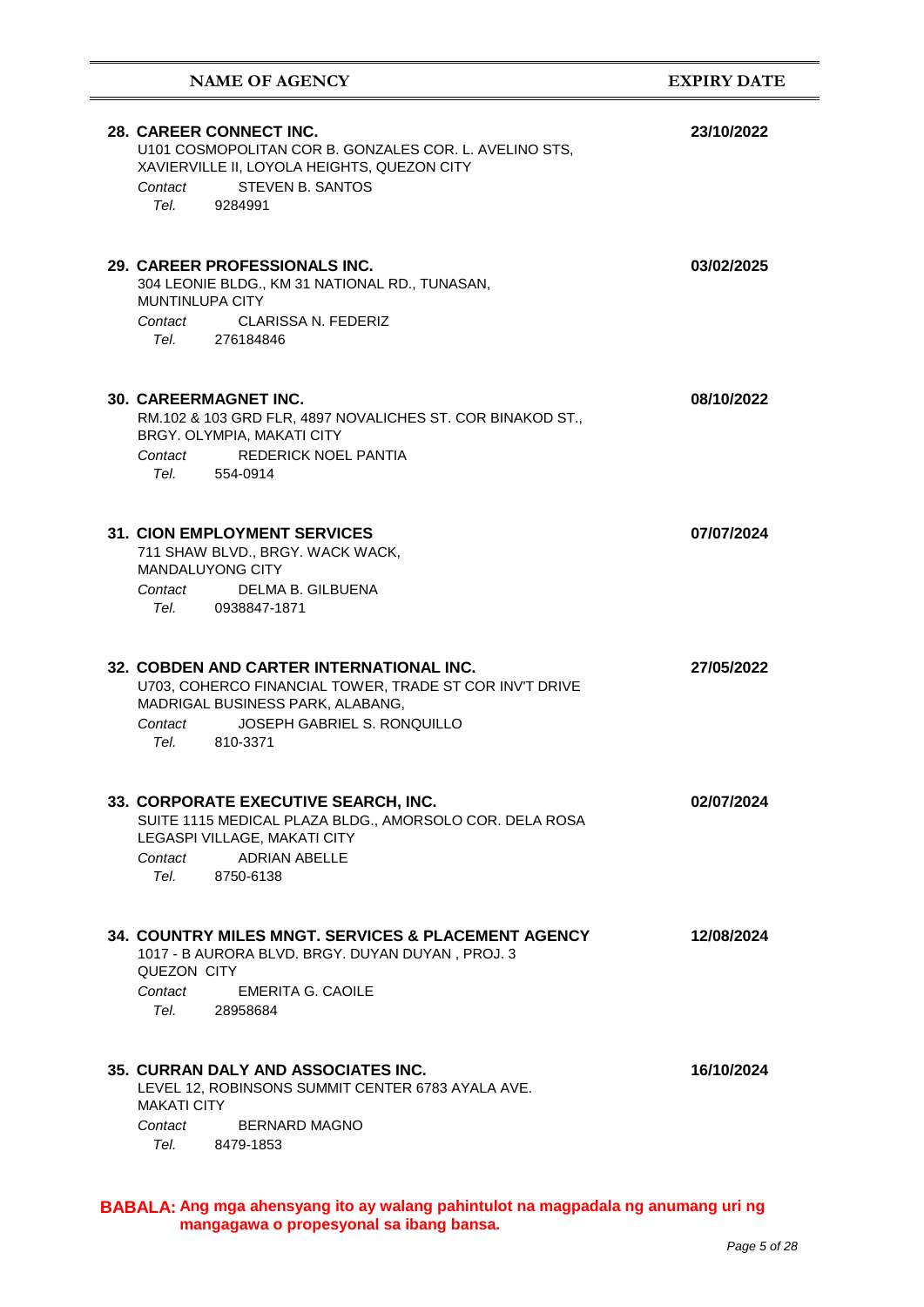| <b>NAME OF AGENCY</b>                                                                                                                                                                               | <b>EXPIRY DATE</b> |
|-----------------------------------------------------------------------------------------------------------------------------------------------------------------------------------------------------|--------------------|
| <b>36. DAUSON EMPLOYMENT SERVICES</b><br>2339 LEVERIZA STREET<br><b>PASAY CITY</b>                                                                                                                  | 15/07/2022         |
| JOCELYN F. RAMOS<br>Contact<br>Tel.<br>551-5938                                                                                                                                                     |                    |
| <b>37. DELTA EMPLOYMENT AGENCY</b><br>1111 JULIO NAKPIL STREET<br>PACO, MANILA<br>Contact<br>TERESITA J. LAYUG                                                                                      | 02/09/2024         |
| Tel.<br>8523-0335                                                                                                                                                                                   |                    |
| <b>Branch Address:</b><br>796 Aurora Blvd., Cubao, Quezon City                                                                                                                                      |                    |
| 38. DEMPSEY RESOURCE MANAGEMENT, INC.<br>UNIT 405 VICARS BLDG., 31 VISAYAS AVE., VASRA<br>QUEZON CITY                                                                                               | 21/02/2025         |
| Contact<br>NICOMEDES C. SABADO<br>Tel.<br>9176328060                                                                                                                                                |                    |
| <b>39. DENCOM CONSULTANCY AND MANPOWER SERVICES</b><br>RM.3008-2009 THE CITYLAND PASONG TAMO TOWER CHINO<br>CORNER PIO DEL PILAR, MAKATI CITY<br><b>NOEMI LACHICA</b><br>Contact<br>Tel.<br>8136977 | 08/09/2024         |
| 40. DRAKE PERSONNEL (PHILS.), INC.<br>18TH FLOOR TRIDENT TOWER, 312 SEN. GIL PUYAT AVENUE<br><b>MAKATI CITY</b><br>LIRA C. COMPLIDO<br>Contact<br>Tel.<br>775-32490                                 | 11/07/2024         |
| <b>Recruiter:</b>                                                                                                                                                                                   |                    |
| 1. ANGELICA TRISHA U. UGOT<br><b>NATIONWIDE</b><br>2. LORRAINE FRANCHESCA B.<br><b>NATIONWIDE</b><br>3. ANNA PATRICIA R. LOPEZ<br><b>NATIONWIDE</b>                                                 |                    |
| <b>41. DRIVEN MANPOWER CORPORATION</b><br>UNITS CS-4 MEZZANINE LEVEL, LE MIRAGE DE MALATE, 2126 A,<br><b>MALATE MANILA</b><br>ROMA JAYNE L. BUSTILLO<br>Contact<br>Tel.<br>8722-5720                | 18/03/2024         |
| <b>42. DYNAMIC TALENT SOLUTIONS PRIVATE CORPORATION</b><br>201 FIRST GLOBAL BUILDING, 122 GAMBOA ST., LEGASPI VILLAGE<br><b>MAKATI CITY</b><br>ATTY, EUGENE MATEO<br>Contact<br>Tel.<br>626-3937    | 28/08/2022         |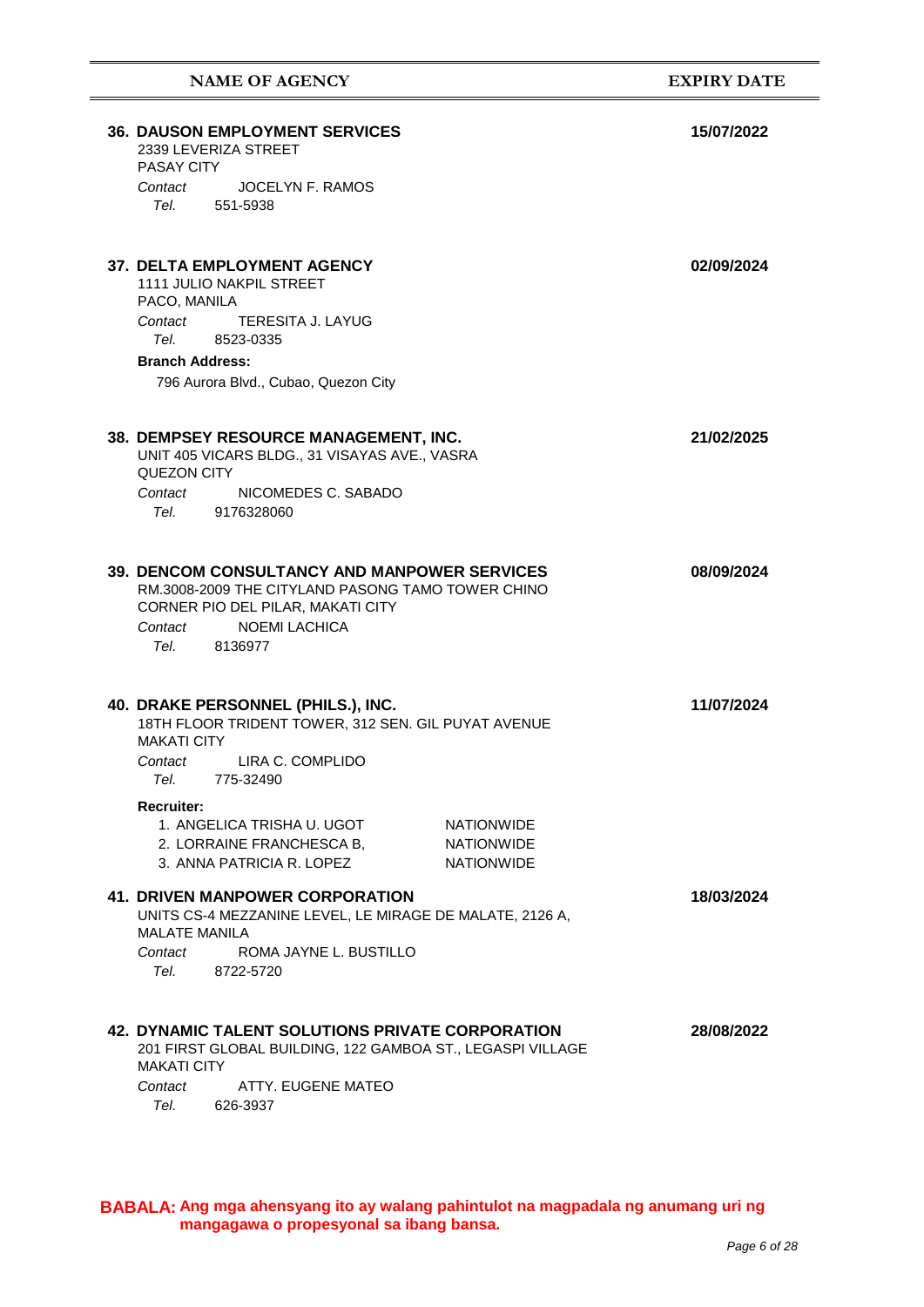| <b>NAME OF AGENCY</b>                                                                                                                                                                                                                                                | <b>EXPIRY DATE</b> |
|----------------------------------------------------------------------------------------------------------------------------------------------------------------------------------------------------------------------------------------------------------------------|--------------------|
| 43. EDBERT MANAGEMENT SERVICES & PLACEMENT AGENCY<br>2F ANTONIO STREET, BRGY SALAPAN<br><b>SAN JUAN CITY</b><br>EDNA C. GERVACIO<br>Contact<br>Tel. 724-9613                                                                                                         | 19/05/2022         |
| <b>44. EDULYNX CORP.</b><br>11/F UNIT C, BELVEDERE TOWER SAN MIGUEL AVE.<br>ORTIGAS CENTER, PASIG CITY<br>Contact<br>ALFREDO BONDOC<br>Tel. 8636-3322                                                                                                                | 11/01/2023         |
| 45. EJ HALL CONSULTANTS, INC.<br>UNIT 3, 4/F, TOWER 6789 AYALA AVE.<br><b>MAKATI CITY</b><br>Contact EDGAR D. HALOG<br>Tel. 824-9470                                                                                                                                 | 05/10/2022         |
| 46. EPS STAFFING SERVICE GROUP, INC.<br>UNIT 1011 CITYLAND HERRERA TOWER CORNER VALERO STREET<br>SALCEDO VILLAGE, MAKATI CITY<br>KRISTINE THERESE A. GUMIA<br>Contact<br>Tel. 7728-1899                                                                              | 14/01/2024         |
| 47. ES NETWORKS PHILIPPINES BUSINESS SERVICES, INC<br>U1503, 104 H. V. DELA COASTA ST. LIBERTY CTR BLDG., SALCEDO<br>BRGY BEL-AIR, MAKATI CITY<br>ROSARIE MAE F. COSICO<br>Contact<br>Tel. 7625-0941                                                                 | 30/07/2023         |
| <b>48. ETRICH JOB PLACEMENT AGENCY</b><br>116 CAPTAIN CRUZ ST., BRGY. PARADA<br>VALENZUELA CITY<br>Contact ELEANOR T. TELLO<br>Tel. Telessing the Telession of the Telession of the Telession of the Telession of the Telessing Str<br>29953334<br><b>Recruiter:</b> | 12/04/2024         |
| 1. BRIAN C. LUZGANO<br><b>NATIONWIDE</b><br><b>49. ETS CONSULTING INC.</b><br>G/F JMT CORPORATE CONDOMINIUM, ADB AVENUE, ORTIGAS<br><b>PASIG CITY</b><br>JENNIFER P. ALBA<br>Contact<br>Tel. 9178444931                                                              | 26/08/2024         |
| 50. ETT WORKFORCE MANAGEMENT SERVICES, INC.<br>UNITS 1114 & 1117 CITYLAND SHAW TOWER, SAINT FRANCIS ST.<br>SHAW BLVD., MANDALUYONG CITY<br>LEA JOANNA T. TALUCOD<br>Contact<br>Tel.<br>6355049                                                                       | 01/04/2024         |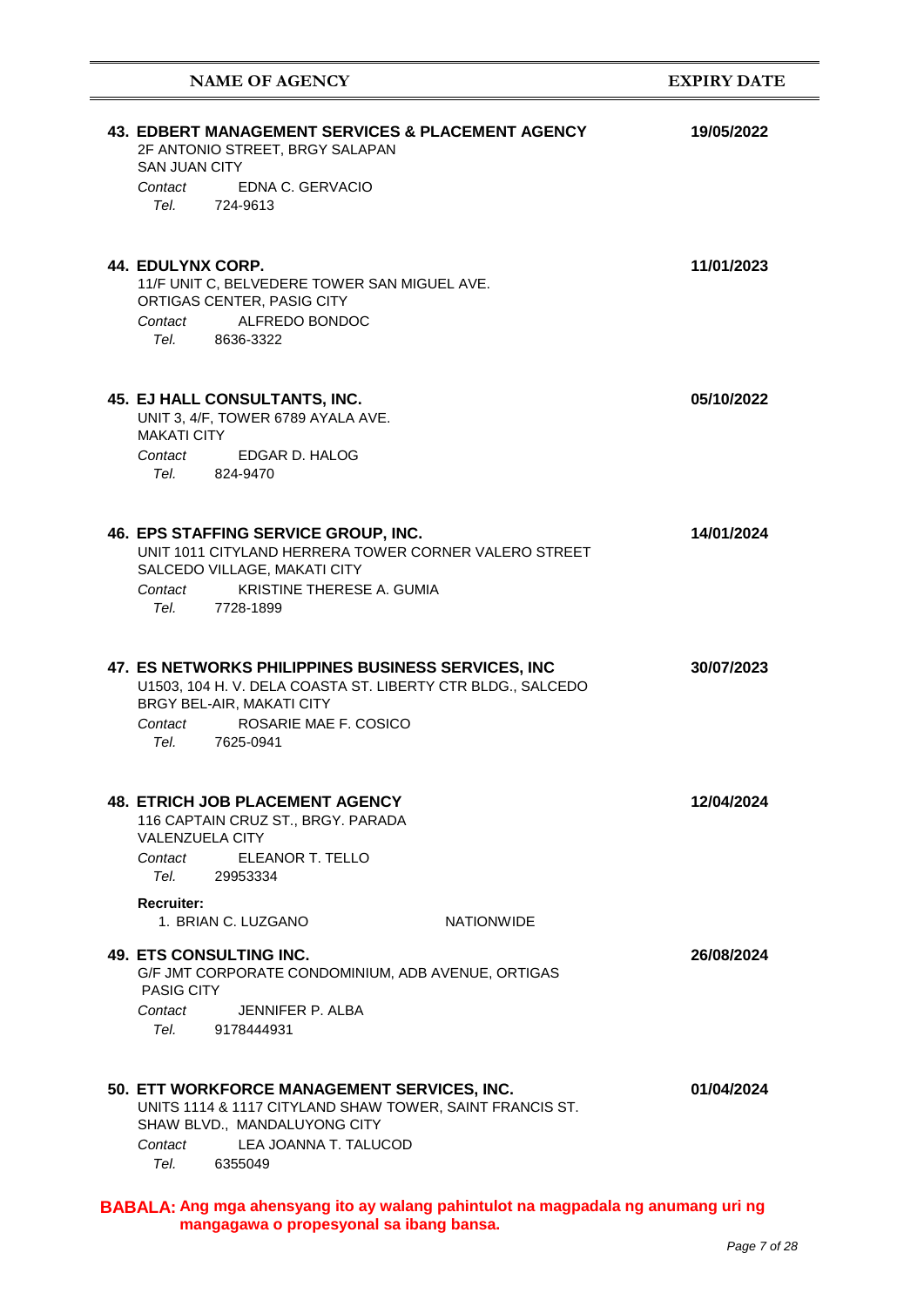| 51. EUROASIA EXECUTIVE SEARCH INC.<br>2/F PARAGON PLAZA BLDG., #162 EDSA<br><b>MANDALUYONG CITY</b><br>Contact JO-AN IGCALINOS<br>Tel. 8706-0468                                                    | 25/10/2024 |
|-----------------------------------------------------------------------------------------------------------------------------------------------------------------------------------------------------|------------|
| 52. FASTLINK-PRO SOLUTIONS AND SERVICES INC.<br>22B ROAD 9, GSIS HILLS SUBDIVISION, TALIPAPA, BRGY 164<br>CALOOCAN CITY<br>EMELITO REYMUND G. ORENCIA<br>Contact<br>Tel. 8366-6574                  | 01/03/2023 |
| 53. FGS EAST ASIA TECHNICAL RESOURCE MANAGEMENT INC.<br>UNIT 2B, ARO CENTRE BUENCAMINO ST., ALABANG-ZAPOTE ROAD<br>CUPANG, MUNTINLUPA CITY<br>DANIELLE IAN P. DULAY<br>Contact<br>Tel.<br>8672-7879 | 13/09/2023 |
| 54. FIND HUMAN RESOURCES INC.<br>1401-D 14TH FLR, 88 CORPORATE CENTER, 141-D VALERO ST.<br>COR SEDEÑO ST., MAKATI CITY<br>MARIA MONICA MARALIT<br>Contact<br>Tel. 8834 8434                         | 28/09/2022 |
| 55. FIR MANPOWER PHILS, INC.<br>RPPMS 3 & 5, 2ND FLR., FFW ANNEX BLDG., 1943 TAFT AVENUE<br>BRGY 703, MALATE, MANILA<br>Contact<br>JOSEPH GABRIEL S. RONQUILLO<br>Tel. 5249592                      | 03/07/2022 |
| <b>56. GATEKING MANPOWER CORPORATION</b><br>2/F 172 ALABANG-ZAPOTE ROAD, PAMPLONA<br>LAS PIÑAS CITY<br>Contact<br>RUEL B. BASTES<br>Tel.<br>846-0109                                                | 23/07/2024 |
| 57. GENTEM CONSULTING SERVICES INC.<br>4A 4F CYPRESS GARDENS, 112 V. A. RUFINO ST., LEGASPI VILLAGE<br><b>MAKATI CITY</b><br>Contact<br><b>BERNICE BERENGUER</b><br>Tel.<br>8292-2578               | 18/12/2022 |
| 58. GERMAN MARINE AGENCIES, INC.<br>#3912 LUBECA HOUSE, HENERAL MACABULOS STREET, BANGKAL<br><b>MAKATI CITY</b><br>CECILE A. SAMALA<br>Contact<br>Tel.<br>843-7720/843-0392                         | 10/07/2023 |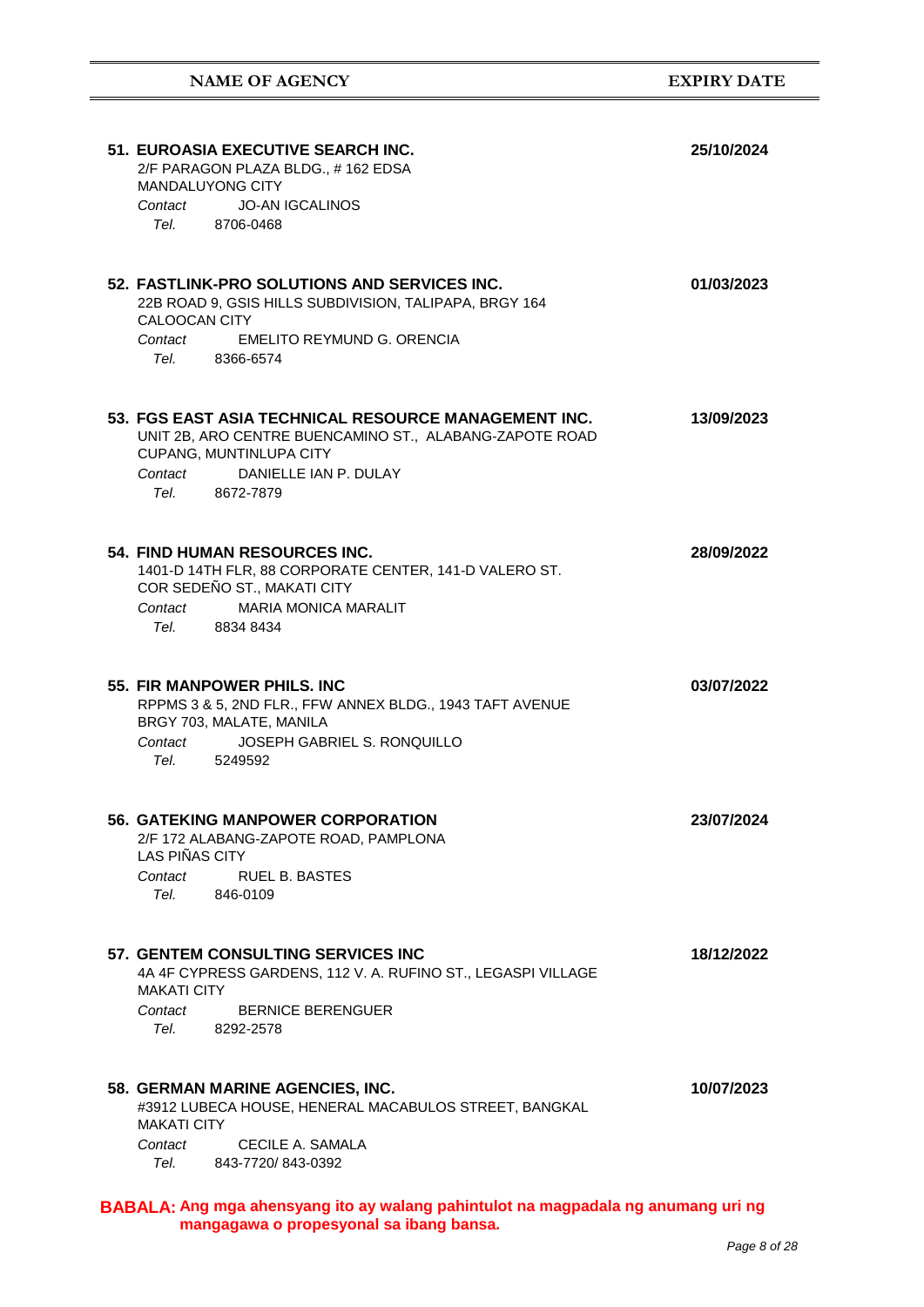| 59. GLOBAL MANPOWERLINK DB, INC.<br>UNIT 2402, #139 CORPORATE CENTER, VALERO STREET<br>SALCEDO VILLAGE, MAKATI CITY<br>MARIA VENUS S. SAHARA<br>Contact<br>Tel.<br>8938815 | 16/09/2022 |
|----------------------------------------------------------------------------------------------------------------------------------------------------------------------------|------------|
| 60. GLOBAL RESOURCE FOR OUTSOURCED WKRS (GROW), IN<br>6/F STI HOLDINGS CENTER 6764 AYALA AVENUE,<br>MAKATI CITY<br>EUSEBIO H. TANCO<br>Contact                             | 20/02/2025 |
| <b>61. GOLDEN RAISE EMPLOYEMENT AGENCY</b><br>3035 V. MAPA ST. STA MESA<br>MANILA<br>Contact ACELITA SEPAGAN<br>Tel. 775-1722                                              | 28/10/2022 |
| 62. GOLDZ MANPOWER & MANAGEMENT SERVICES, INC.<br>2/F, 1425 UNION ST. COR. SAN ANTONIO<br>PACO, MANILA<br>Contact JOVANIE A. GAMUHAY<br>Tel. 882-5349                      | 02/07/2024 |
| <b>63. GOOD HARVEST EMPLOYMENT SERVICES</b><br>2997 V. MAPA ST.<br>STA. MESA, MANILA<br>Contact FE P. PARIÑA<br>Tel. 87168341/8713-0452                                    | 03/08/2024 |
| 64. GRAND JUBILEE MANPOWER SERVICES, INC.<br>RM 309 SAPPHIRE BLDG, 713 RIZAL AVE. EXT. VICTORY LINER<br>CALOOCAN CITY<br>AMELITA G. HILARIO<br>Contact<br>Tel.<br>9273700  | 10/06/2022 |
| 65. GRATITUDE JOBS AHEAD HR, INC.<br>UNIT 504-B SUMMIT ONE TOWER BLDG., BRGY. HIGHWAY HILLS<br>530 SHAW BLVD, MANDALUYONG CITY<br>MICHELLE A. VELASCO<br>Contact           | 01/11/2023 |
| <b>66. GRRT RECRUITMENT SERVICES</b><br>UNIT C. BURKE HOUSE NO. 5, 2439 PEDRO GIL STREET<br>STA. ANA, MANILA<br>Contact<br>JOHANNAH AIKA T. GILHANG<br>Tel.<br>7567656     | 11/09/2022 |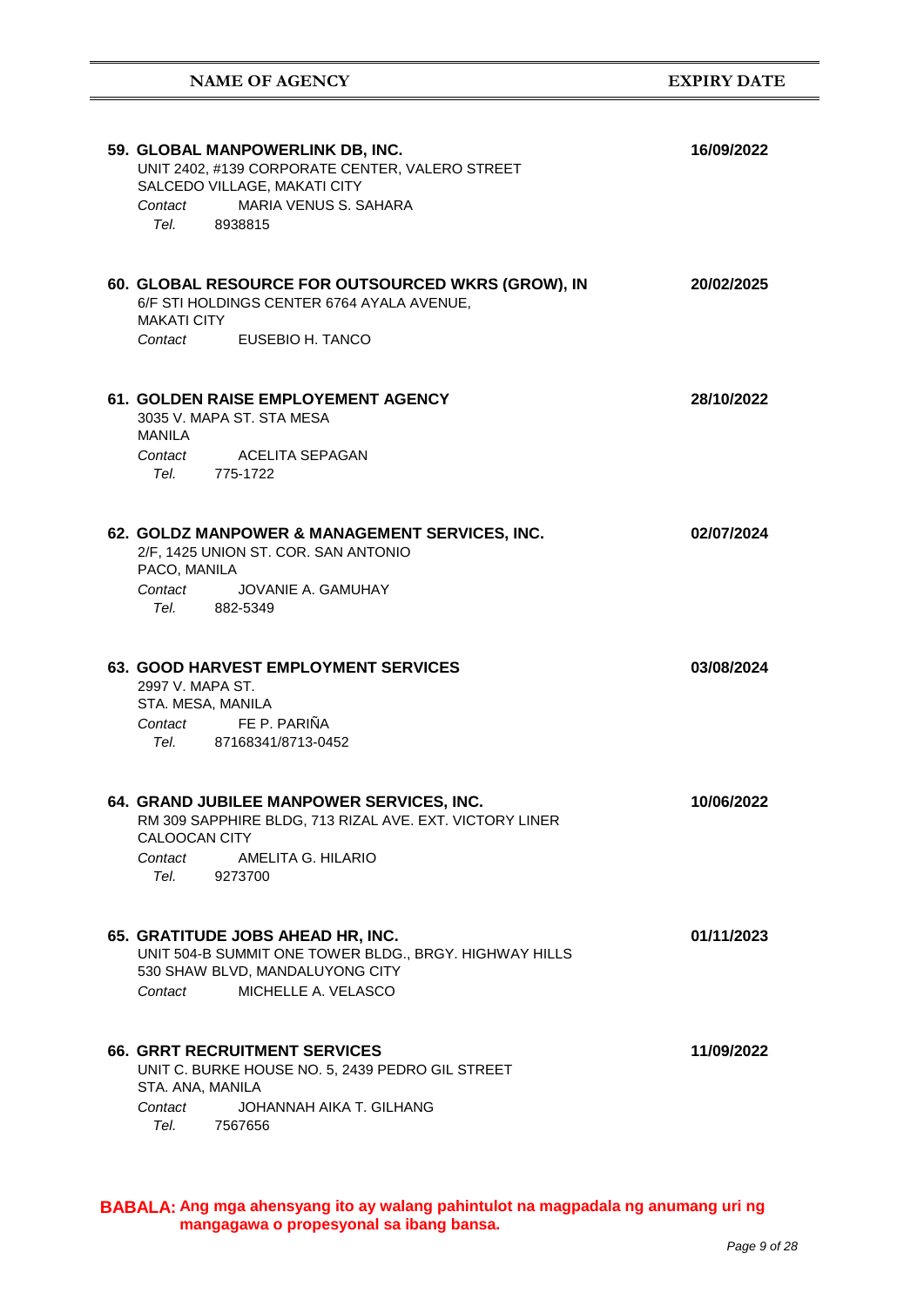| <b>NAME OF AGENCY</b>                                                                                                                                                                                             | <b>EXPIRY DATE</b> |
|-------------------------------------------------------------------------------------------------------------------------------------------------------------------------------------------------------------------|--------------------|
| 67. GSS-PH CONSULTING SOLUTION INC.<br>9310 DUNGON ST. SAN ANTONIO VILLAGE,<br><b>MAKATI CITY</b><br>KISHORE L. CHUGANI<br>Contact<br>Tel. 9178111552                                                             | 10/05/2024         |
| <b>68. HARRAF MANPOWER SERVICES</b><br>3/F ALOG BLDG., #8131 SGT. YABUT STREET, GUADALUPE NUEVO<br><b>MAKATI CITY</b><br><b>MARK ANTHONY B. DIMACALI</b><br>Contact<br>Tel. 745-9075                              | 03/05/2022         |
| <b>69. HELP-IN-HOME EMPLOYMENT AGENCY</b><br>615 BONI AVENUE, PLAINVIEWS<br><b>MANDALUYONG CITY</b><br>Contact ANDREA G. CACDAC<br>Tel.<br>532-8376                                                               | 10/10/2022         |
| <b>70. HERO RESOURCES INC.</b><br>UNIT A. CARATLAND BLDG., 1941 TAFT AVE., BRGY 36<br><b>PASAY CITY</b><br>WILSON Q. CRUZ<br>Contact                                                                              | 17/06/2022         |
| 71. HIREASIA TALENT AND LEADERSHIP CONSULTING, INC.<br>4/F UNITS 415 & 417 C & D COMMERCE AND INDUSTRY PLAZA<br><b>TAGUIG CITY</b><br>Contact<br>IA T. QUILING<br>Tel.<br>86836290                                | 25/10/2024         |
| 72. HIREZELLO, INC.<br>5/F SALCEDO VILLAGE V, CORPORATE CENTER HOME MAKATI, BEL-<br><b>MAKATI CITY</b><br>Contact<br>MARISSA ANNA S. QUINTANA                                                                     | 23/05/2024         |
| <b>73. HRGS EMPLOYMENT SERVICES</b><br>479-H BONI AVENUE, PLAINVIEW<br>MANDALUYONG CITY<br>MA. HELEN L. GONZALES<br>Contact<br>Tel.<br>5359102<br><b>Branch Address:</b><br>153-H Aurora Boulevard, San Juan City | 12/07/2024         |
| 74. HS HIRING SOLUTIONS, INC.<br>U105, UNION SQUARE CONDOMINIUM, 145 15TH AVE. BRGY<br>CUBAO, QUEZON CITY<br>Contact<br>ABNER J. SOTTO, JR.<br>Tel.<br>799685994                                                  | 04/09/2025         |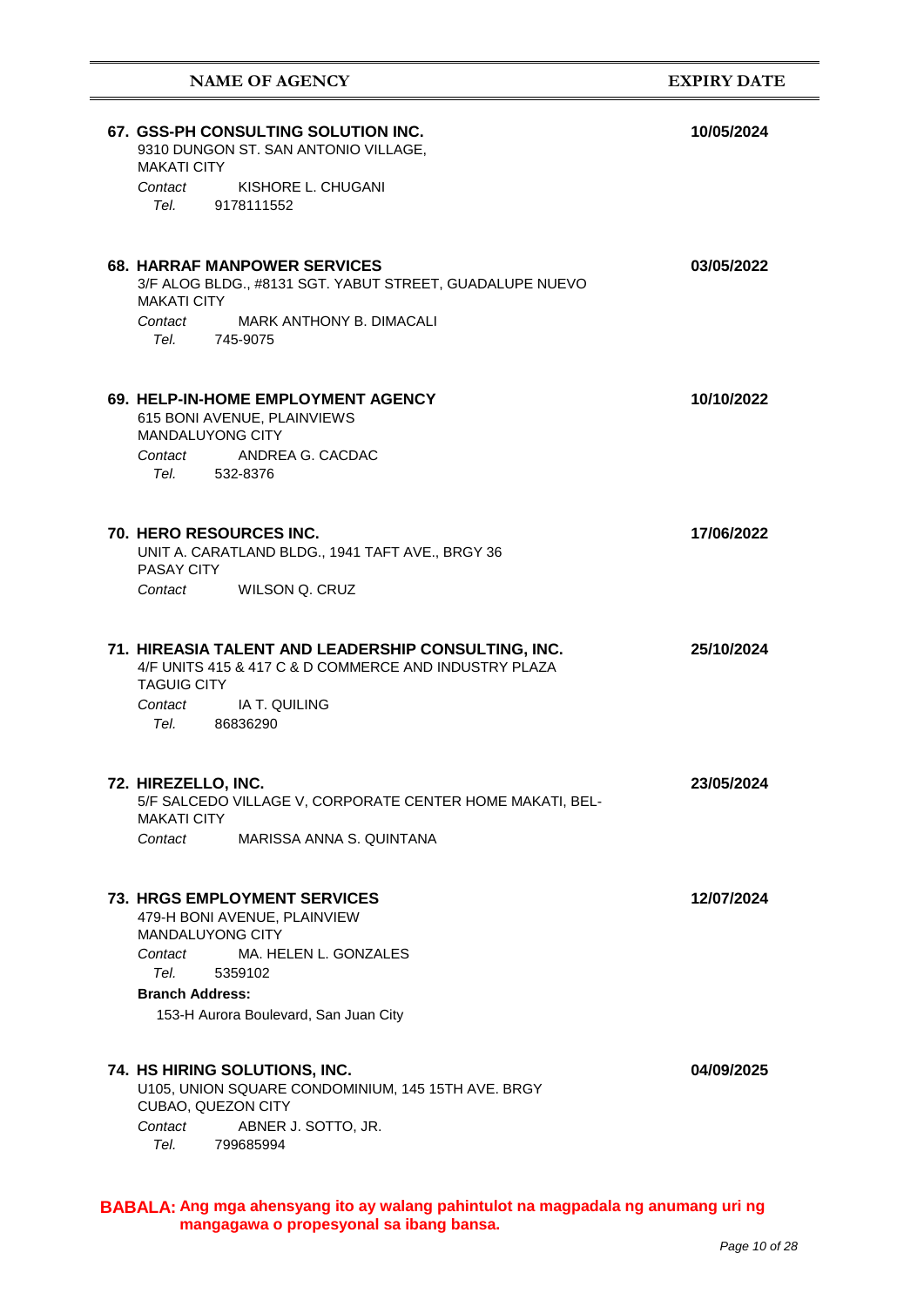# **NAME OF AGENCY EXPIRY DATE**

| 75. HUNTER'S HUB INC.<br>UNIT 706, 7TH FLR., GREENBELT MANSION, 106 PEREA ST.,<br>LEGASPI VILLAGE, BRGY. SAN LORENZO, MAKATI<br><b>MARY ANN C. VIRAY</b><br>Contact<br>Tel. 403-0133 |                                                                     | 02/12/2025 |
|--------------------------------------------------------------------------------------------------------------------------------------------------------------------------------------|---------------------------------------------------------------------|------------|
| <b>Recruiter:</b><br>1. DENISE MARIE B. PERIOLAN<br>2. LEONIEL R. MENDIOLA                                                                                                           | <b>NATIONWIDE</b><br><b>NATIONWIDE</b>                              |            |
| <b>76. ICON EXECUTIVE SEARCH</b><br>UNIT 1110 11/F RAFFLES CORPORATE CENTER, F. ORTIGAS JR.<br><b>PASIG CITY</b><br>PATRICIO S. SOYAO<br>Contact<br>Tel. 8633-3024                   |                                                                     | 21/02/2024 |
| 77. ICRESCENDO, INC.<br>UNITS 501 & 502 GOLDWELL BLDG, #930 AURORA BLVD., SAN<br>CUBAO, QUEZON CITY<br>Contact<br>FREDRIC JOAQUIN T. MONTESINES<br>Tel<br>7759-8990                  |                                                                     | 14/07/2023 |
| <b>Recruiter:</b><br>1. FREDRIC JOAQUIN MONTESINES NATIONWIDE                                                                                                                        |                                                                     |            |
| 78. IGNITE EMPLOYMENT, INC<br>UG 51/62 ETON CYBERPOD CORINTHIAN, ORTIGAS AVE., NEAR<br>BRGY UGONG NORTE, QUEZPM CITY<br>EDGAR E. JIMENEZ<br>Contact<br>Tel. 218-1195                 |                                                                     | 12/08/2022 |
| <b>Recruiter:</b><br>1. JACLYN KATE D. OLIPAS                                                                                                                                        | NATIONWIDE (CANCELLED/REVOKED) SEPARATED<br><b>FROM THE COMPANY</b> |            |
| 2. JEROME M. ESPINEDA                                                                                                                                                                | NATIONWIDE (CANCELLED/REVOKED) SEPARATED<br><b>FROM THE COMPANY</b> |            |
| 3. ALFRED ACE M. GARCIA                                                                                                                                                              | NATIONWIDE (CANCELLED/REVOKED) SEPARATED<br><b>FROM THE COMPANY</b> |            |
| 4. SHIRLEY JANE D. UNADA                                                                                                                                                             | <b>NATIONWIDE</b>                                                   |            |
| 79. IKON SOLUTIONS ASIA, INC.<br>8TH FLOOR ALGO CENTER, 162 L. P. LEVISTE ST., SALCEDO<br><b>MAKATI CITY</b><br>SHENNA A. SY<br>Contact<br>Tel.<br>88403252                          |                                                                     | 07/08/2024 |
| 80. INDUSTRIAL MAINTENANCE INT'L MANPOWER, INC.<br>2/F EAGLE BLDG., 2621 ALEJO AQUINO ST.,<br>SINGALONG, MANILA<br>EDWARD H. DADULA<br>Contact<br>Tel.<br>526-8211                   |                                                                     | 09/01/2023 |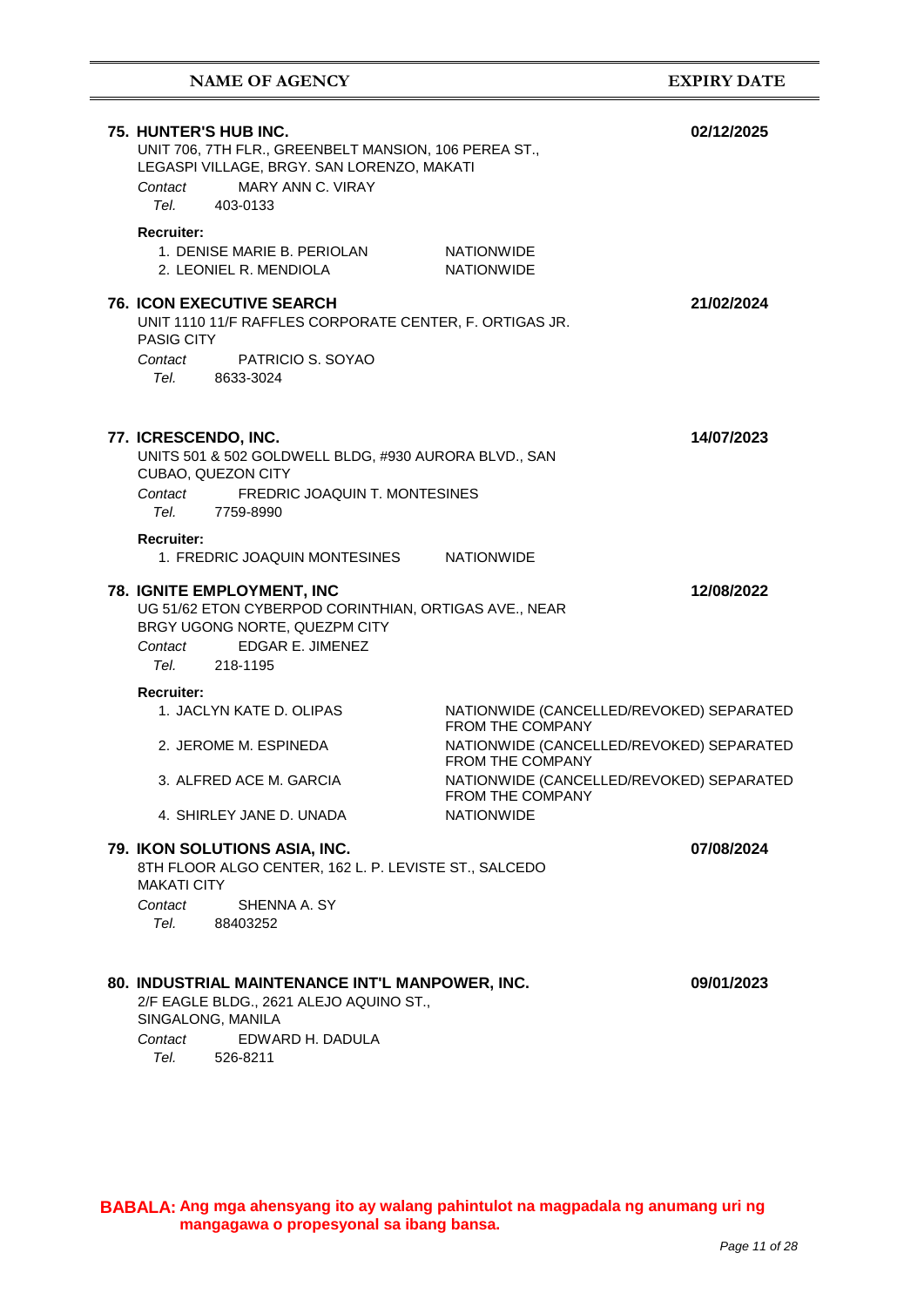| <b>NAME OF AGENCY</b>                                                                                                                                                                                                                                                               | <b>EXPIRY DATE</b> |
|-------------------------------------------------------------------------------------------------------------------------------------------------------------------------------------------------------------------------------------------------------------------------------------|--------------------|
| 81. INDUSTRIAL PERSONNEL & MANAGEMENT SVCS INC. (IPAM<br>723 AURORA BLVD., BRGY MARIAN, NEW MANILA<br>QUEZON CITY<br>ANGELITO C. HERNANDEZ<br>Contact                                                                                                                               | 12/08/2024         |
| Tel. 234-5640/41 LOC, 600                                                                                                                                                                                                                                                           |                    |
| <b>82. INTERASIA OUTSOURCE INC.</b><br>5/F DON CHUA LAMKO BLDG., LEVISTE COR. DELA COSTA STS.,<br><b>MAKATI CITY</b><br>ROSEMARIE M. DAYAO<br>Contact<br>Tel. Telection of the Telection of the Telection of the Telection of the Telection of the Telection of the Tel<br>88122951 | 27/05/2024         |
|                                                                                                                                                                                                                                                                                     |                    |
| 83. INTERNATIONAL SKILL DEVELOPMENT, INC.<br>NO. 5439 CURIE STREET, PALANAN<br><b>MAKATI CITY</b><br>Contact<br>FRANCISCO V. DE MESA                                                                                                                                                | 10/07/2024         |
| Tel. 8331242/5517491                                                                                                                                                                                                                                                                |                    |
| 84. I-PROFESSIONAL SEARCH NETWORK, INC.<br>4/F NOW TELECOM COMPANY, INC. BLDG., NO. 2244 ESPAÑA AVE.<br>SAMPALOC, MANILA<br>Contact ELENA DIMAILIG                                                                                                                                  | 02/11/2022         |
| Tel. 799-7700                                                                                                                                                                                                                                                                       |                    |
| 85. JAD+GTC MANPOWER SUPPLY & SERVICES, INC.<br>UNITS 2A & 2B, 2310 CHINO ROCES AVE., BRGY PIO DEL PILAR<br><b>MAKATI CITY</b>                                                                                                                                                      | 08/09/2022         |
| Contact<br>LIEZL CATHERINE D. EBORA<br>Tel.<br>88912-9763                                                                                                                                                                                                                           |                    |
| <b>86. JBCS EMPLOYMENT SERVICES</b><br>22-E BANABA ST., BALINGASA RD., BALINTAWAK<br><b>QUEZON CITY</b><br>Contact<br>ARTEMIO N. SEVILLA                                                                                                                                            | 06/05/2022         |
| Tel.<br>392-4964<br><b>Recruiter:</b>                                                                                                                                                                                                                                               |                    |
| 1. MICHAEL F. GUALBERTO<br><b>NATIONWIDE</b>                                                                                                                                                                                                                                        |                    |
| 87. JBW MANAGED SERVICES AND CONSULTING CORP.<br>7/F ROBINSONS ZETA TOWER, BRIDGETOWN, C5 ROAD UGONG<br>QUEZON CITY                                                                                                                                                                 | 08/01/2024         |
| Contact<br>JEANETTE R. RUELO<br>Tel.<br>632-879-6540                                                                                                                                                                                                                                |                    |
| <b>88. JCC JOB PLACEMENT SERVICES</b><br>27-C JULIANA ST., POTRERO,<br><b>MALABON CITY</b>                                                                                                                                                                                          | 23/04/2024         |
| JEAM CHITO U. CHATTO<br>Contact<br>Tel. 7916-4515                                                                                                                                                                                                                                   |                    |

**mangagawa o propesyonal sa ibang bansa. BABALA:**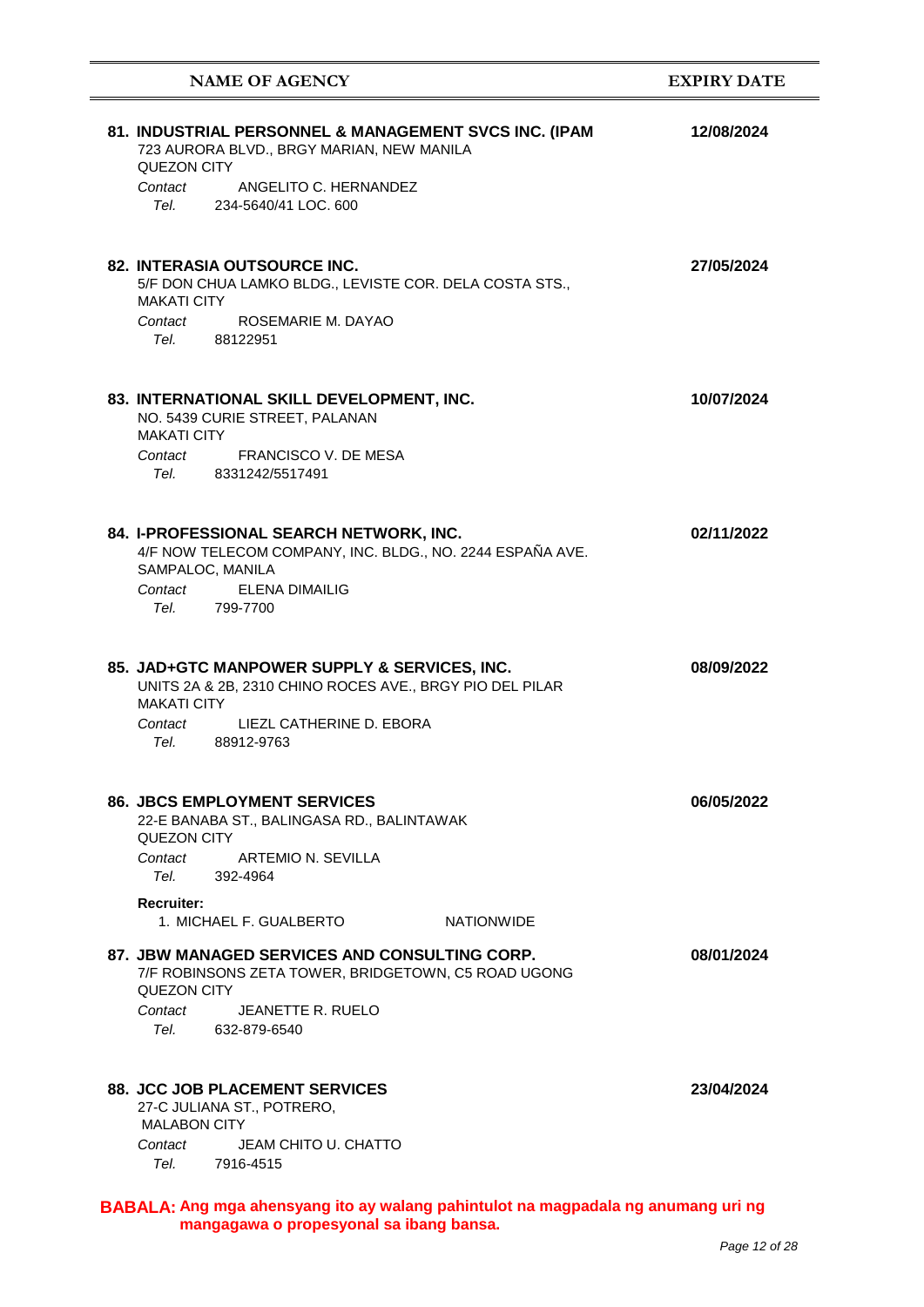| <b>89. JHURENE EMPLOYMENT SERVICES</b><br>#17 ANGELES ST., STO ROSARIO KANLURAN<br><b>PATEROS</b>                                                                                                   | 29/06/2022 |
|-----------------------------------------------------------------------------------------------------------------------------------------------------------------------------------------------------|------------|
| DOMINGILIODAD M. ALITIN JR.<br>Contact<br>Tel. 656-3542                                                                                                                                             |            |
| <b>90. J-K NETWORK MANPOWER SERVICES</b><br>U3-IJKLM, 3/F CRISSANT PLAZA BLDG., 272 COMMONWEALTH<br>OLD BALARA, QUEZON CITY<br>Contact<br>JAVETTA F. BASE<br>Tel. 8320963                           | 17/05/2024 |
| 91. J-K NETWORK RECRUITMENT SVCS & CONSULTANCY, INC.<br>U5-QRST CRISSANT PLAZA BLDG., 272 COMMONWEALTH AVE.<br>OLD BALARA, QUEZON CITY<br>Contact<br><b>JUSTER F. BASE</b><br>Tel. 2452829/932-0963 | 31/07/2022 |
| 92. JKC EMPLOYMENT AGENCY<br>4TH FLOOR VITTORIO BLDG., 537 REMEDIOS STREET<br>MALATE, MANILA<br>JENALYN G. LLANERA<br>Contact<br>Tel. 7971-9270                                                     | 12/11/2022 |
| 93. JLC EXPRESS MANPOWER CORP.<br>UNIT 223, DOÑA ANITA BLDG., NO. 284 E. RODRIGUEZ SR. AVENUE<br>DAMAYANG LAGI, QUEZON CITY<br><b>JACKIE LOU CIELO</b><br>Contact<br>Tel. 241-7147                  | 07/08/2022 |
| 94. JLPY MANPOWER AGENCY<br>UNIT 206 & 207 SUNRISE TOWER, NO. 488 PABLO OCAMPO SR. ST.,<br>MALATE, MANILA<br>Contact<br>JANET L. PEREZ                                                              | 16/04/2024 |
| <b>95. JMCL MANPOWER SERVICES</b><br>2054-B RETIRO STREET, SAMPALOC<br><b>MANILA</b><br><b>CLARITA SU CHUA</b><br>Contact<br>87328405<br>Tel.                                                       | 01/08/2024 |
| 96. JOE RILEY & ASSOCIATES INC.<br>UNIT 808 GLOBE TELECOM PLAZA 1, PIONEER ST.<br><b>MANDALUYONG CITY</b><br><b>JOHN SOCRATES PIGAO</b><br>Contact<br>Tel.<br>571-8052                              | 20/07/2022 |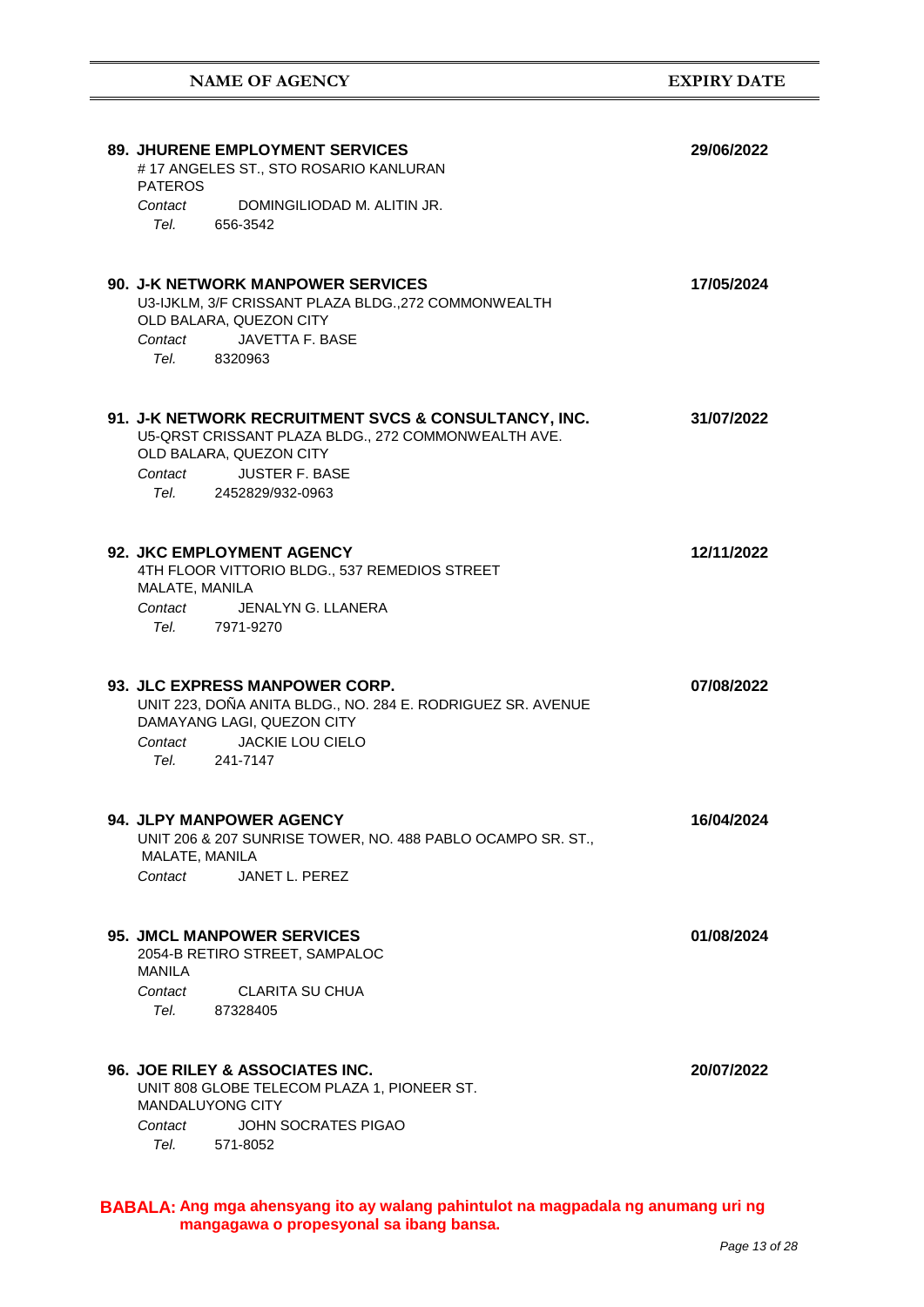| <b>NAME OF AGENCY</b>                                                                                                                                                                                                                                                                             | <b>EXPIRY DATE</b> |
|---------------------------------------------------------------------------------------------------------------------------------------------------------------------------------------------------------------------------------------------------------------------------------------------------|--------------------|
| 97. JOHNCLEMENTS.RECRUITMENT INC.<br>14/F LKG TOWER, 6801 AYALA AVENUE<br><b>MAKATI CITY</b><br><b>MARILOU D. ANTONIO</b><br>Contact<br>Tel. 884-1367                                                                                                                                             | 13/09/2024         |
| 98. JOSEPH RILEY RECRUITEMENT SERVICES<br>5/F REPUBLIC GLASS BLDG. 196 SALCEDO ST., LEGASPI VILLAGE<br><b>MAKATI CITY</b><br>ANA ZOILA KATRINA H. IBANEZ<br>Contact<br>Tel. Telection of the Telection of the Telection of the Telection of the Telection of the Telection of the Tel<br>571-8025 | 15/12/2024         |
| 99. KC GLOBAL TALENT SOLUTIONS, INC.<br>8/F MARAJO TOWER 26TH STREET COR. 4TH AVENUE, BONIFACIO<br><b>TAGUIG CITY</b><br>LEA ANNE MARIE S. GALERA<br>Contact<br>Tel. Telection of the Telection of the Telection of the Telection of the Telection of the Telection of the Tel<br>7621-5234       | 18/02/2024         |
| <b>100. KEYSTONE INTEGRATED OPTIONS INC.</b><br>7/F COCOFED BLDG., 144 AMORSOLO ST., LEGASPI VILLAGE<br><b>MAKATI CITY</b><br>Contact<br>EMMA MAXIMA MERCADO<br>Tel. Telection of the Telection of the Telection of the Telection of the Telection of the Telection of the Tel<br>9176303096      | 05/09/2024         |
| <b>101. KMK SOLUTIONS CORPORATION</b><br>SUITE C3-B 3/F GREEN SUN BLDG., DON CHINO ROCES AVE. EXT.,<br><b>MAKATI CITY</b><br>IAN KARLO D. VILARAMA<br>Contact<br>Tel.<br>9977059773                                                                                                               | 23/11/2024         |
| 102. KSEARCH ASIA CONSULTING, INC.<br>22F 139 CORPORATE CENTER, 139 VALERO ST., SALCEDO VILLAGE<br><b>MAKATI CITY</b><br><b>MARIO T. MANANGHAYA</b><br>Contact<br>817-0322<br>Tel. Teles                                                                                                          | 23/03/2024         |
| <b>103. LANCESOFT LIMITED INC</b><br>4/F UNIT C & D COMMERCE AND INDUSTRY PLAZA BLDG.,<br>PARK AVENUE, TAGUIG CITY<br><b>VERONICA AQUINO</b><br>Contact<br>Tel.<br>8478-5826                                                                                                                      | 12/09/2024         |
| 104. LEADING-EDGE EXECUTIVE TALENT SEARCH, INC<br>22F 139 CORPORATE CENTER, NO 139 VALERO ST., SALCEDO<br><b>MAKATI CITY</b><br>Contact<br>ROGELIO M. HERNANDEZ<br>Tel.<br>8189492                                                                                                                | 03/07/2024         |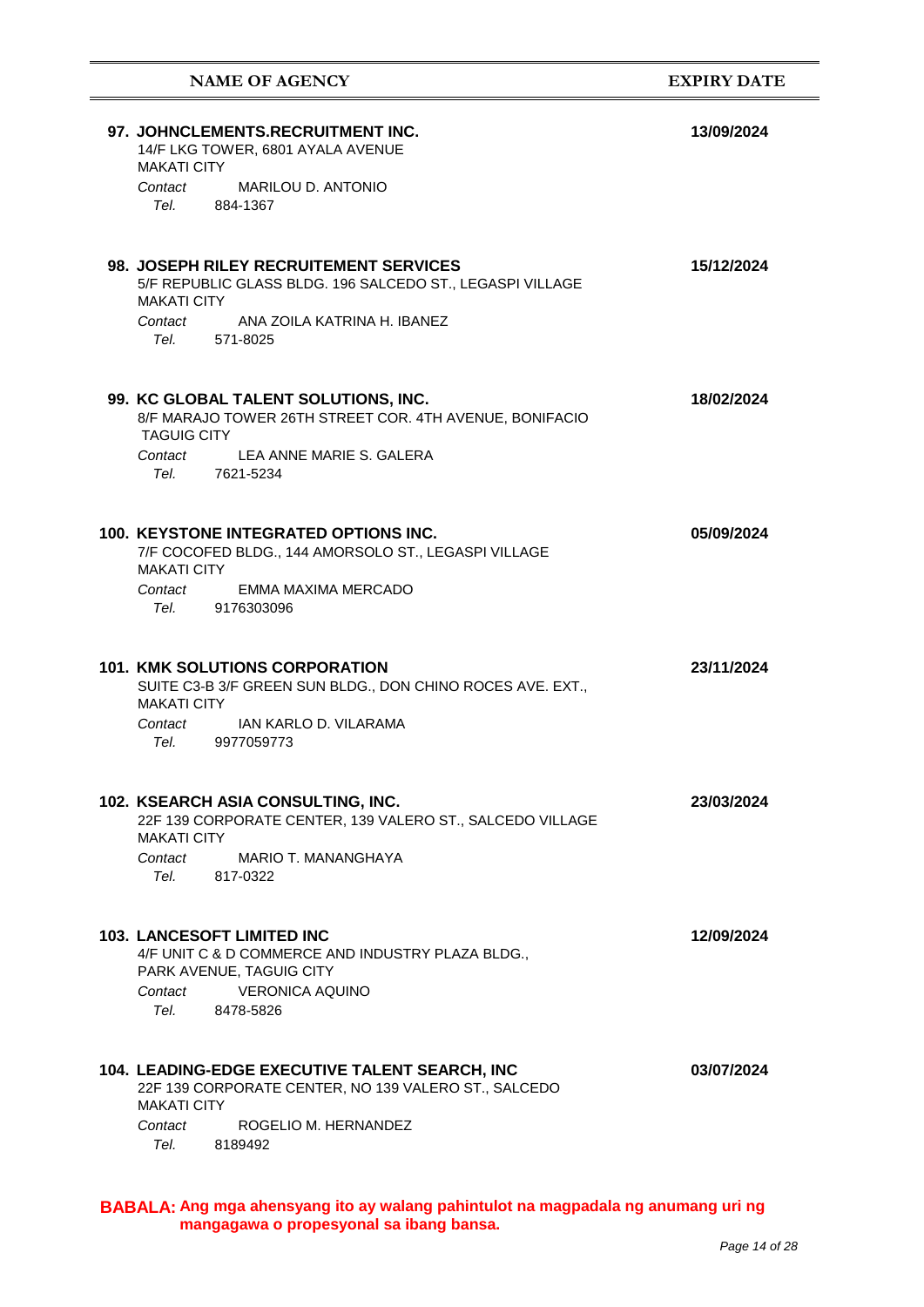| <b>NAME OF AGENCY</b>                                                                                                                                                                                                                                                                                     | <b>EXPIRY DATE</b> |
|-----------------------------------------------------------------------------------------------------------------------------------------------------------------------------------------------------------------------------------------------------------------------------------------------------------|--------------------|
| <b>105. LENNOR METIER CONSULTING PHILIPPINES INC.</b><br>MC 16 UNIT 301 BCDA PAMAYANANG DIEGO SILANG,<br><b>TAGUIG CITY</b>                                                                                                                                                                               | 15/11/2024         |
| ALWIN JOHN R. PERALTA<br>Contact<br>63-79715383<br>Tel.                                                                                                                                                                                                                                                   |                    |
| <b>106. LEWIS PERSONNEL MANAGEMENT</b><br>UNIT 509, 5/F CATTLEYA CONDOMINIUM BLDG, SALCEDO STREET<br>LEGASPI VILLAGE, MAKATI CITY<br>MIRIAM J. CRUZ<br>Contact<br>Tel.<br>284783963                                                                                                                       | 09/01/2024         |
| <b>107. M2MJ HUMAN RESOURCES CONSULTING</b><br>UNIT ROSE, 3/F, PORT AREA TIRE CENTRE BLDG., KM. 31, NAT'L<br>TUNASAN, MUNTINLUPA CITY<br>MA, MILLICENT S. LAMBINO<br>Contact<br>Tel. Telection of the Telection of the Telection of the Telection of the Telection of the Telection of the Tel<br>5041688 | 27/11/2023         |
| 108. MAGSAYSAY GLOBAL SERVICES, INC.<br>7TH FLR., TIMES PLAZA BLDG., UNITED NATIONS AVE. COR.<br>TAFT AVE., ERMITA, MANILA<br>MARLON R. ROÑO<br>Contact<br>Tel. 8 567-2222                                                                                                                                | 10/12/2022         |
| 109. MAIDPROVIDER. PH CORP.<br>ROOF DECK, NO. 1710 DONADA ST.,<br><b>PASAY CITY</b><br>MICHELLE SARAZA<br>Contact                                                                                                                                                                                         | 21/07/2024         |
| <b>110. MAJESTY EMPLOYMENT &amp; MANPOWER AGENCY</b><br>#1778 LAONG LAAN STREET<br>SAMPALOC, MANILA<br>20/04/2025<br>Contact<br>Tel.<br>8731-4374                                                                                                                                                         | 20/04/2025         |
| <b>111. MAQ TALENT SOLUTIONS INC.</b><br>BLK 56 LOT 62 PUROK 2, QUINTUA ST., UPPER BICUTAN<br><b>TAGUIG CITY</b><br><b>MARY ANN Y. QUINTUA</b><br>Contact<br>Tel.<br>8834-0108                                                                                                                            | 12/02/2023         |
| <b>112. MARC MAIDS MANPOWER AGENCY</b><br>PGRC BLDG UNIT 26 BLOCK 21 LOT 2, SAMPAGUITA ST. CORNER<br>CAMILA ST., PEMBO, MAKATI CITY<br>AMOR P. COMEDA<br>Contact<br>806-9022/8069255<br>Tel. Telection of the Telection of the Telection of the Telection of the Telection of the Telection of the Tel    | 17/07/2023         |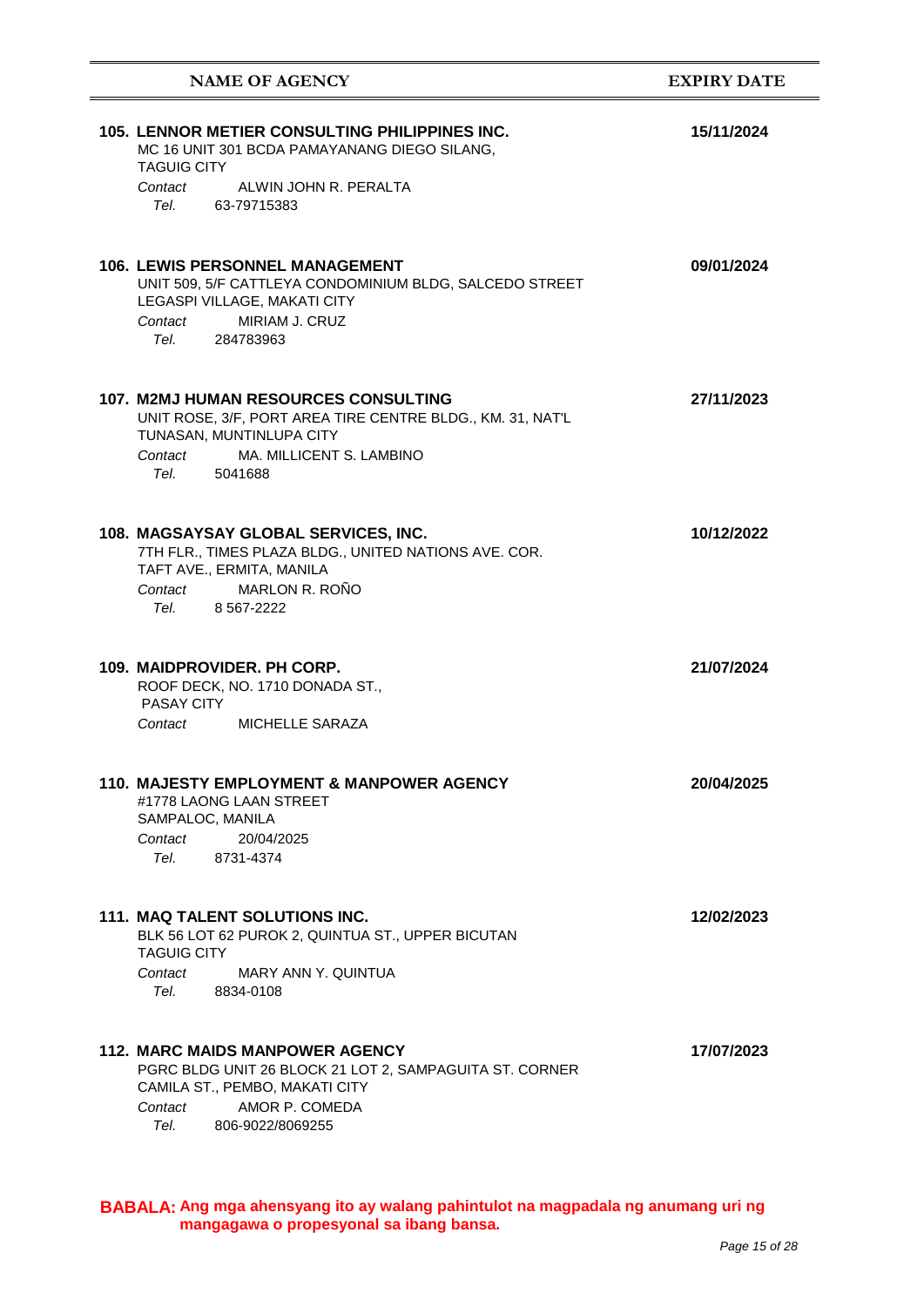| <b>NAME OF AGENCY</b>                                                                                                                                                                                                                                                                                                                                                              | <b>EXPIRY DATE</b> |
|------------------------------------------------------------------------------------------------------------------------------------------------------------------------------------------------------------------------------------------------------------------------------------------------------------------------------------------------------------------------------------|--------------------|
| <b>113. MARCHE MANAGEMENT CONSULTANCY</b><br>UNIT D-131 ALEXANDRA CONDOMINIUM, MERALCO AVENUE<br>SAN ANTONIO, PASIG CITY<br>ALBERTO M. LERMA, JR.<br>Contact<br>Tel. 88791428                                                                                                                                                                                                      | 30/01/2023         |
| 114. MARIA NIÑA EMPLOYMENT CENTER<br>RM. 404 LENCIL BLDG., NO. 1476-A G. MASANGKAY STREET<br>STA. CRUZ, MANILA<br>MARIETTA D. YBAÑEZ<br>Contact<br>Tel. 2547515 / 2547517<br><b>Recruiter:</b>                                                                                                                                                                                     | 11/06/2022         |
| 1. EVELYN T. ZAMORA<br><b>NATIONWIDE</b>                                                                                                                                                                                                                                                                                                                                           |                    |
| <b>115. MARSIFOR MANAGEMENT SERVICES</b><br>2ND FLOOR METROLANE COMPLEX, P. TUAZON COR. 20TH AVENUE<br>CUBAO, QUEZON CITY<br><b>GRACE E. SISON</b><br>Contact<br>Tel. Teles<br>7729-5942<br><b>Branch Address:</b><br>Unit 751-F © EDSA, Malibay, Pasay City                                                                                                                       | 09/05/2024         |
| <b>116. MATTHEUS MANPOWER SERVICES</b><br>3037 V. MAPA STREET, STA. MESA, MANILA<br><b>MARIO R. ALIAS</b><br>Contact<br>Tel. 8706-7212                                                                                                                                                                                                                                             | 13/11/2024         |
| 117. MAXWELL AND DAVIS STAFFING SERVICES INC.<br>200 ARNAIZ AVENUE<br><b>PASAY CITY</b><br>Contact ILEANA N. IBAY<br>Tel.<br>218-1195                                                                                                                                                                                                                                              | 08/07/2022         |
| <b>118. MEGA PACIFIC EMPLOYMENT SERVICES</b><br>73-F SHAW BLVD., DAANG BAKAL<br><b>MANDALUYONG CITY</b><br><b>BENILDA DE LEON LAZARO</b><br>Contact<br>Tel.<br>621-3681                                                                                                                                                                                                            | 09/10/2022         |
| 119. MICHAEL PAGE INTERNATIONAL RECRUITMENT (PHILS.) IN<br>15/F, CITIBANK CENTER BLDG., 8741 PASEO DE ROXAS, BEL-AIR<br><b>MAKATI CITY</b><br><b>CARMEN DR. BOOTH</b><br>Contact<br>790-31290<br>Tel. Telection of the Telection of the Telection of the Telection of the Telection of the Telection of the Tel<br><b>Recruiter:</b><br>1. CARLA B. LASTIMOSA<br><b>NATIONWIDE</b> | 29/06/2023         |
|                                                                                                                                                                                                                                                                                                                                                                                    |                    |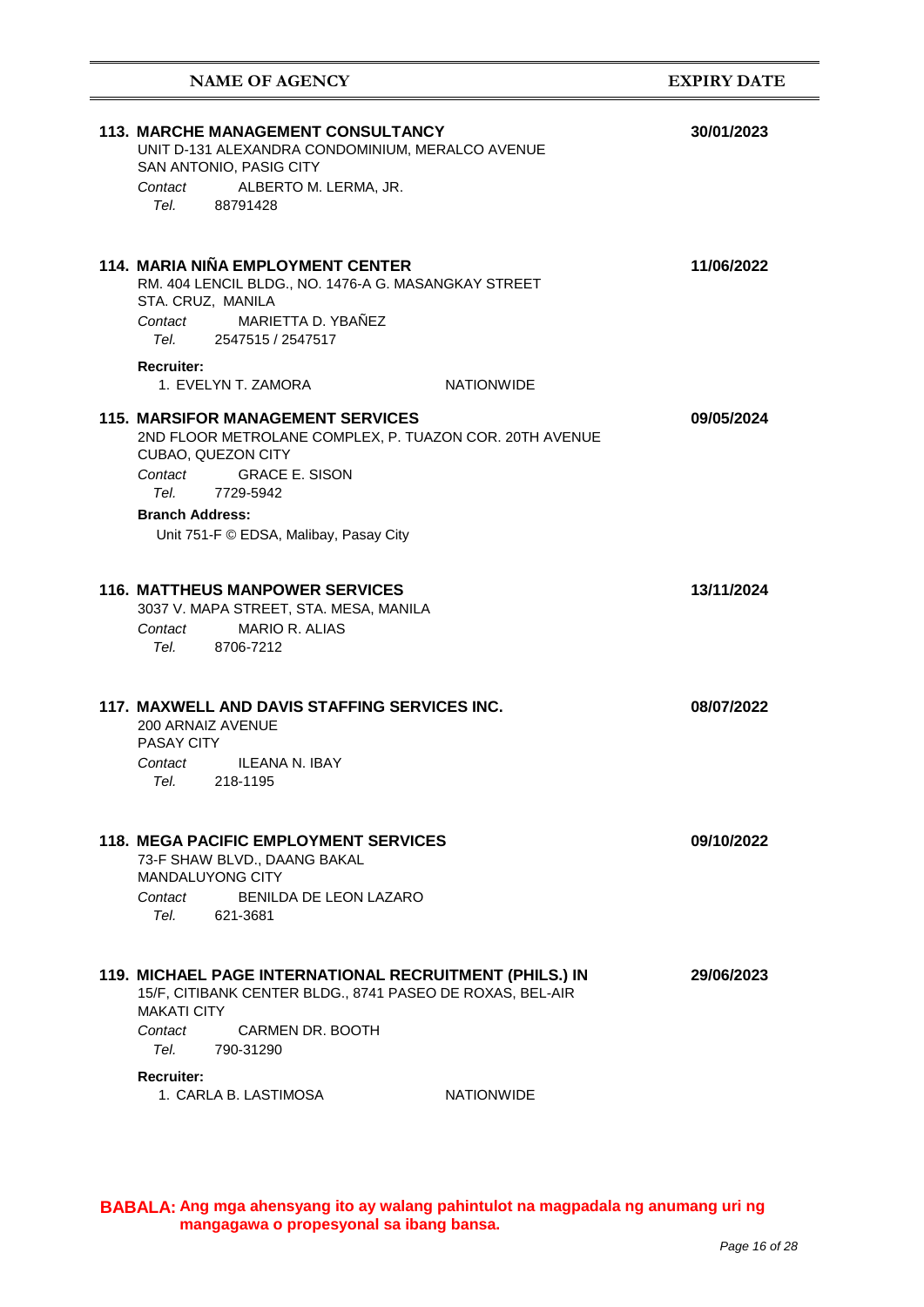| <b>NAME OF AGENCY</b>                                                                                                                                                                                                   | <b>EXPIRY DATE</b> |
|-------------------------------------------------------------------------------------------------------------------------------------------------------------------------------------------------------------------------|--------------------|
| 120. MINION SOLUTIONS STAFFING SERVICES, INC (CLOSED-11/<br>UNIT 2501 ANTEL GLOBAL CORPORATE CTR, #3 JULIA VARGAS<br>ORTIGAS CENTER, PASIG CITY<br>Contact<br><b>INGRID MARIE LEENDERS</b><br>Tel.<br>8-535-0822        | 13/11/2022         |
| <b>Recruiter:</b><br>1. SILVERIO D. DURANO III<br><b>NATIONWIDE</b><br>2. JOSHUA G. FELIPE<br><b>NATIONWIDE</b>                                                                                                         |                    |
| <b>121. MIREILLEJ EMPLOYMENT SERVICES</b><br>940-E REPOSO ST., GUADALUPE NUEVO<br><b>MAKATI CITY</b><br>ELMER R. DE GUZMAN<br>Contact<br>Tel.<br>88315928                                                               | 27/01/2023         |
| 122. MONROE CONSULTING PHILIPPINES, INC.<br>U906-908, 9F, HIGH ST., SOUTH CORPORATE PLAZA, 26TH ST. COR<br>9TH AVE, BONIFACTIO GLOBAL CITY, TAGUIG CITY<br><b>MARIZ ELLA WAYCO</b><br>Contact<br>Tel. Teles<br>86254403 | 28/07/2024         |
| <b>123. MOTHER'S HELPING HOME PLACEMENT AGENCY</b><br>U-23D CRISTABEL BLDG., PRESIDENT'S AVE. B. F. HOMES<br>PARAÑAQUE CITY<br>NATIVIDAD J. CARPIO<br>Contact<br>Tel. 799-5762                                          | 20/06/2022         |
| <b>124. NEAC MANPOWER SERVICES</b><br>2/F ST. THOMAS SQUARE, 1150 ESPANA BLVD., SAMPALOC<br><b>MANILA</b><br>Contact IRISH PALAC CARIAS-AKMAN<br>Tel.<br>4850853                                                        | 29/09/2022         |
| <b>125. NICOLES EMPLOYMENT SERVICES</b><br>#148 C. MACABAGDAL STREET<br>CALOOCAN CITY<br>ROMMEL S. BAGAS<br>Contact<br>Tel.<br>290-9961                                                                                 | 12/09/2022         |
| 126. NIGHTINGALE NURSING SERVICES, INC.<br>UNIT 604, STATE CONDOMINIUM 1, 186 SALCEDO ST.<br>LEGASPI VILLAGE, MAKATI CITY<br>MARILOU P. FURIO<br>Contact<br>Tel.<br>8 812-1401                                          | 17/12/2022         |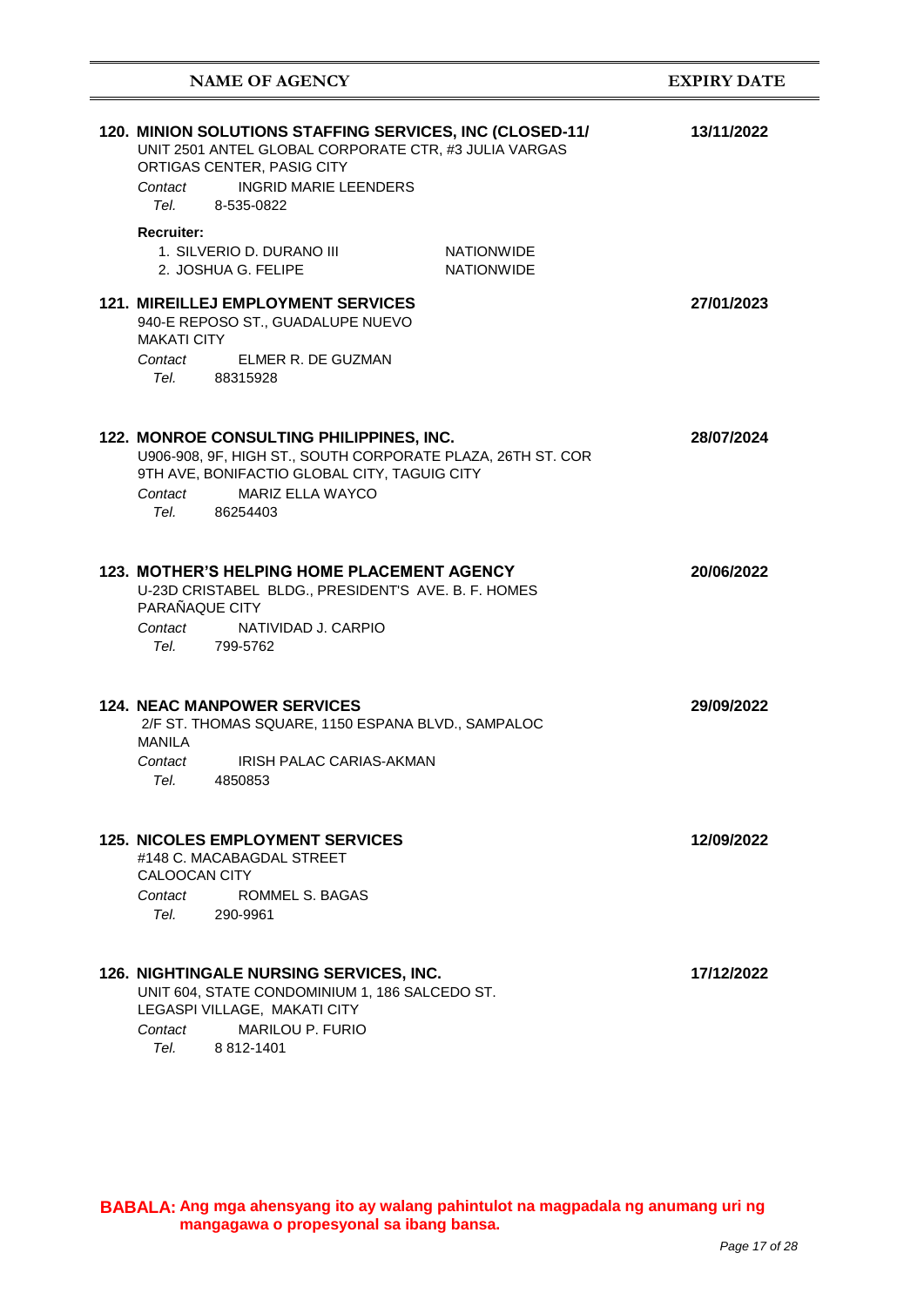| <b>NAME OF AGENCY</b>                                                                                                                                                                                                                                                   | <b>EXPIRY DAT</b> |  |
|-------------------------------------------------------------------------------------------------------------------------------------------------------------------------------------------------------------------------------------------------------------------------|-------------------|--|
| 127. NLG JOBSTART, INC.<br>UNITS 402-403 WEST YRADE CENTER BLDG., 132 WEST AVENUE<br><b>QUEZON CITY</b><br><b>HERNAN DICDAO</b><br>Contact<br>Tel. 4047683                                                                                                              | 04/08/2022        |  |
| 128. OERIDIAN TRAINING SOLUTIONS, INC.<br>RMS 301-302 3/F CLMC BLDG., 259 EDSA GREENHILLS<br><b>MANDALUYONG CITY</b><br>ANGELITA A. CO<br>Contact<br>Tel. 7219862/7253970                                                                                               | 07/06/2022        |  |
| 129. OPTIMUM SOURCE, INC.<br>U2501 ORIENT SQUARE BLDG., F ORTIGAS JR. ROAD ORTIGAS<br><b>PASIG CITY</b><br>ARMEE MARIE FII AMOR<br>Contact<br>Tel. Telection of the Telection of the Telection of the Telection of the Telection of the Telection of the Tel<br>9149999 | 02/09/2022        |  |
| 130. PAN ASIA HR CONSULTING PH INC.<br>5/F, GC CORPORATE PLAZA, 150 LEGASPI ST., LEGASPI VILLAGE<br>BRGY. SAN LORENZO, MAKATI CITY                                                                                                                                      | 14/06/2022        |  |

812-1718 *Contact* DANILO C. CUNANAN *Tel.* 

## **PEA-MS MANPOWER SERVICES 131. 28/05/2022** UNIT 6 & 7, 676 GRD FLR., FRAMEL BLDG., EDSA, CUBAO QUEZON CITY

*Contact* JASMINE A. BAUTISTA

|         | <b>132. PEOPLE DEPOT GMPR, INC.</b>                  | 01/05/2022 |
|---------|------------------------------------------------------|------------|
|         | U-807 ANTEL 2000 CORPORATE CENTER, 121 VALERO STREET |            |
|         | SALCEDO VILLAGE, MAKATI CITY                         |            |
| Contact | MARJORIE S. REYES                                    |            |
| Tel.    | 817-5611/813-0655                                    |            |
|         |                                                      |            |

#### **PEOPLEHUB INC. 133. 12/11/2022** U-405 EMPIRE PLAZA, 1473 MASANGKAY ST. STA. CRUZ, MANILA 2519645 *Contact* RICHMOND LIM *Tel.*

## **PERPETUAL-MOD EMPLOYMENT AGENCY 134. 28/01/2025** 1017-A AURORA BLVD, BRGY DUYAN-DUYAN, PROJECT 3 QUEZON CITY *Contact* PERPETUA A. MANGLICMOT

8995-0627 *Tel.* 

BABALA: Ang mga ahensyang ito ay walang pahintulot na magpadala ng anumang uri ng **mangagawa o propesyonal sa ibang bansa.**

**EXPIRY DATE**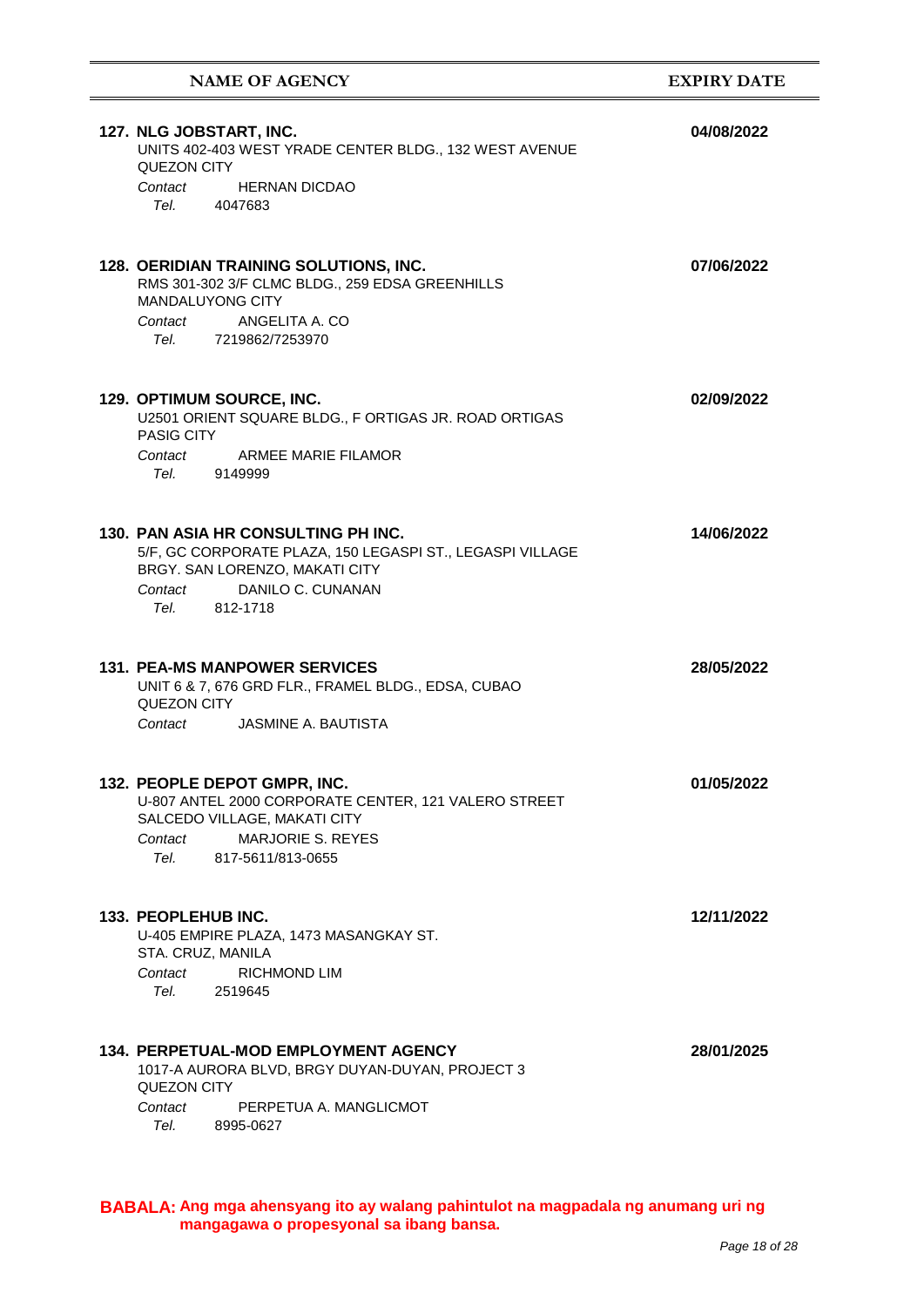# **NAME OF AGENCY EXPIRY DATE PHILNOS CORPORATION 135. 10/08/2024** 3/F OAC BLDG,, #27 SAN MIGUEL AVE., ORTIGAS CENTER PASIG CITY 8687-3175 *Contact* GEMMA P. CASAO *Tel.*  **PH-THESHIREDDOTCO INC. 136. 16/12/2024** UNIT 303 CITIGOLD PLAZA BLDG., 175 KATIPUNAN AVE., LOYOLA QUEZON CITY 7294-1245 *Contact* ZYRA MICHELE R. CALELAO *Tel.*  **PIERRE & PAUL SOLUTIONS, INC. 137. 18/10/2023** UNIT 602, G/F SUMMIT ONE TOWER, 530 SHAW BOULEVARD MANDALUYONG CITY 940-9708 *Contact* NORMA O. CABLAO *Tel.*  **PIONEER MANPOWER SERVICES 138. 12/10/2024** 153-C AURORA BLVD. SAN JUAN CITY 7257537/374-2434/9150631112 MARIE VERONIQUE D. BENEDICTO **Recruiter:**  *Contact Tel.*  1. LYNERIO R. TOMONTONG NATIONWIDE **PNI BUSINESS SOLUTIONS INC. 139. 03/12/2024** UNIT 6D STRATA 2000 BLDG., F.ORTIGAS JR. ROAD, ORTIGAS PASIG CITY 8721-1347 *Contact* JON JAN RAY C. RAVANZO *Tel.*  **PNLRC EMPLOYMENT AGENCY 140. 17/01/2025** 43-B KAMIAS ROAD, BRGY. PINYAHAN QUEZON CITY 89261327 CATH LEEN R. GONZALES 3950 Ramon Magsaysay Blvd., Brgy. 587 Sta. Mesa, Manila (713-1218) **Branch Address:**  *Contact Tel.*  **POREDGE EMPLOYMENT SERVICES 141. 24/05/2022** G-12 PARC CONDOMINIUM,#226 15TH AVE.COR.AURORA BLVD, QUEZON CITY 282-2446 MARY GRACE S. REYES **Branch Address:**  *Contact Tel.*

Unit 701 Arayat Residences, Arayat St., Brgy. Malamig, Mandaluyong City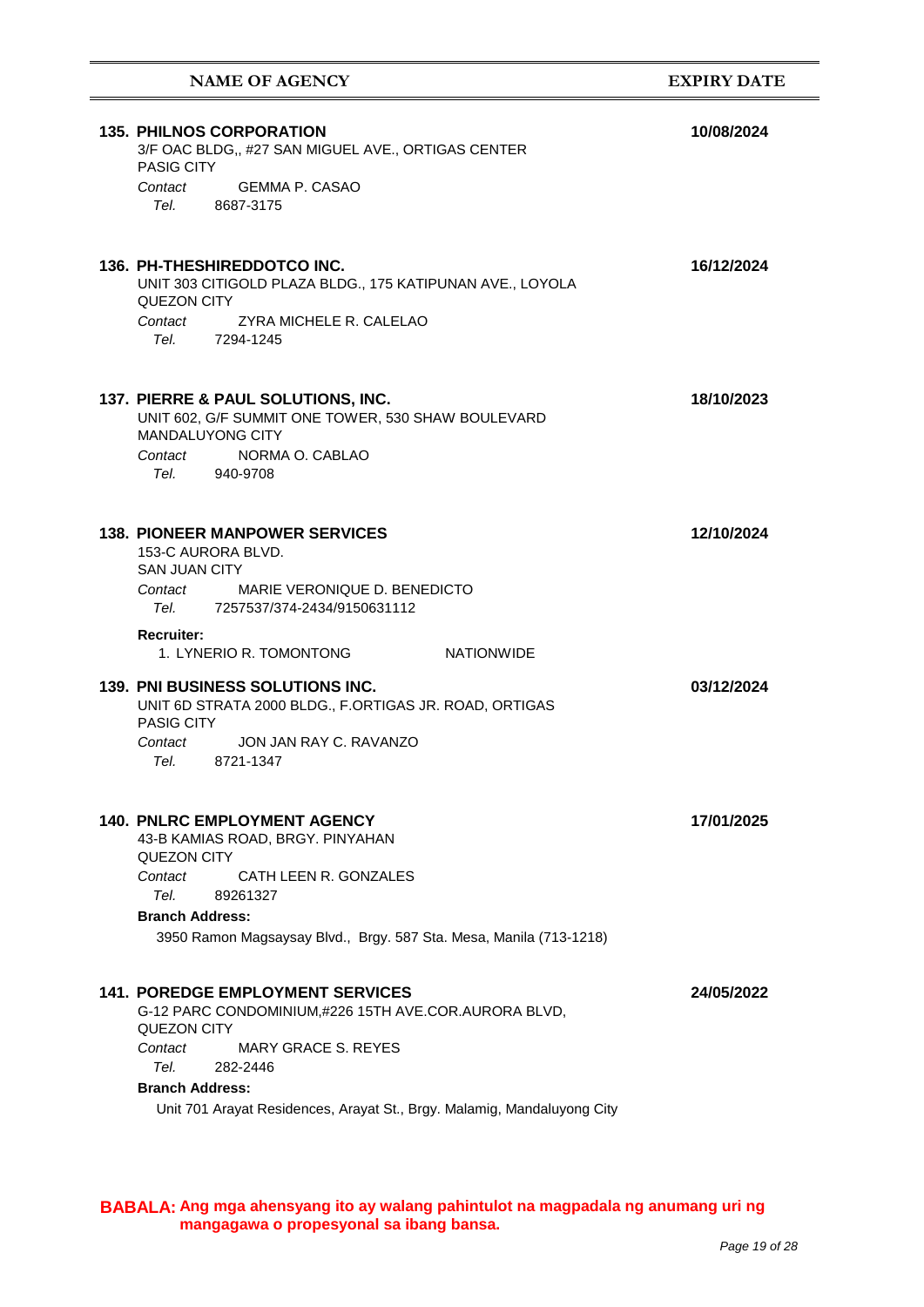| <b>NAME OF AGENCY</b>                                                                                                                                                                                                                                                                                                                                                      | <b>EXPIRY DATE</b> |
|----------------------------------------------------------------------------------------------------------------------------------------------------------------------------------------------------------------------------------------------------------------------------------------------------------------------------------------------------------------------------|--------------------|
| 142. PRIDECONSULTING CO., INC.<br>8/F FILIPINO BLDG., 135 DELA ROSA COR. LEGASPI &BOLANOS<br>LEGASPI VILLAGE, MAKATI CITY<br>CATHRINA JOY FORTALEZA<br>Contact<br>Tel. Telection of the Telection of the Telection of the Telection of the Telection of the Telection of the Tel<br>028-243-2810                                                                           | 01/09/2024         |
| <b>143. PROFESSIONAL RECRUITERS HUB INC.</b><br>UNITS 203 & 205, RS BLDG.1, 906 QUEZON AVE., BRGY PALIGSAHAN<br>QUEZON CITY<br>Contact<br>ARLENE P. JAVELLANA<br>Tel. 7943-4950<br><b>Recruiter:</b><br>1. LYNNETH P. GONZALES<br><b>NATIONWIDE</b>                                                                                                                        | 09/03/2024         |
| <b>144. PROSELECT MANAGEMENT INC.</b><br>976 PRES. QUIRINO AVE. COR. MODESTO ST., MALATE<br>MANILA<br>ENGELBERT T. CASAMURA<br>Contact<br>Tel.<br>452-9200                                                                                                                                                                                                                 | 28/06/2023         |
| <b>145. QUESS RECRUIT INC.</b><br>6/F SALUSTIANA D. TY TOWER, 104 PASEO DE ROXAS COR. PEREA<br><b>MAKATI CITY</b><br>DONN MARIANO M. FERNANDEZ<br>Contact<br>Tel.<br>9175230814                                                                                                                                                                                            | 31/08/2024         |
| 146. QUESTHIGHLANDS, INC.<br>37TH FLR. PHILAMLIFE TOWER, 8767 PASEO DE ROXAS<br><b>MAKATI CITY</b><br>BERNADETTE D. GUNDRY<br>Contact<br>Tel. 8164972<br><b>Recruiter:</b><br>1. BON JOVI O. SINDAY<br><b>NATIONWIDE</b><br>2. REINALD WYLHELM P. TAY<br><b>NATIONWIDE</b><br>3. MARIA AINA L. SAMALIO<br><b>NATIONWIDE</b><br>4. GERALD PAUL D. ORBE<br><b>NATIONWIDE</b> | 02/01/2025         |
| <b>147. RCJ DOMHELP SERVICES</b><br>#48-B KAMIAS ROAD, WEST KAMIAS<br>QUEZON CITY<br><b>JACQUELINE C. BUSA</b><br>Contact<br>Tel.<br>7916-6254                                                                                                                                                                                                                             | 28/03/2024         |
| <b>148. REAL STAR OPPORTUNITIES SERVICES CORP</b><br>U-501 FIL GARCIA TOWER, 140 KALAYAAN COR MAYAMAN STS<br>BATASAN HILLS 2, QUEZON CITY<br>OLIVIA JANE BAUTISTA<br>Contact<br>Tel.<br>576-4672                                                                                                                                                                           | 07/10/2022         |

÷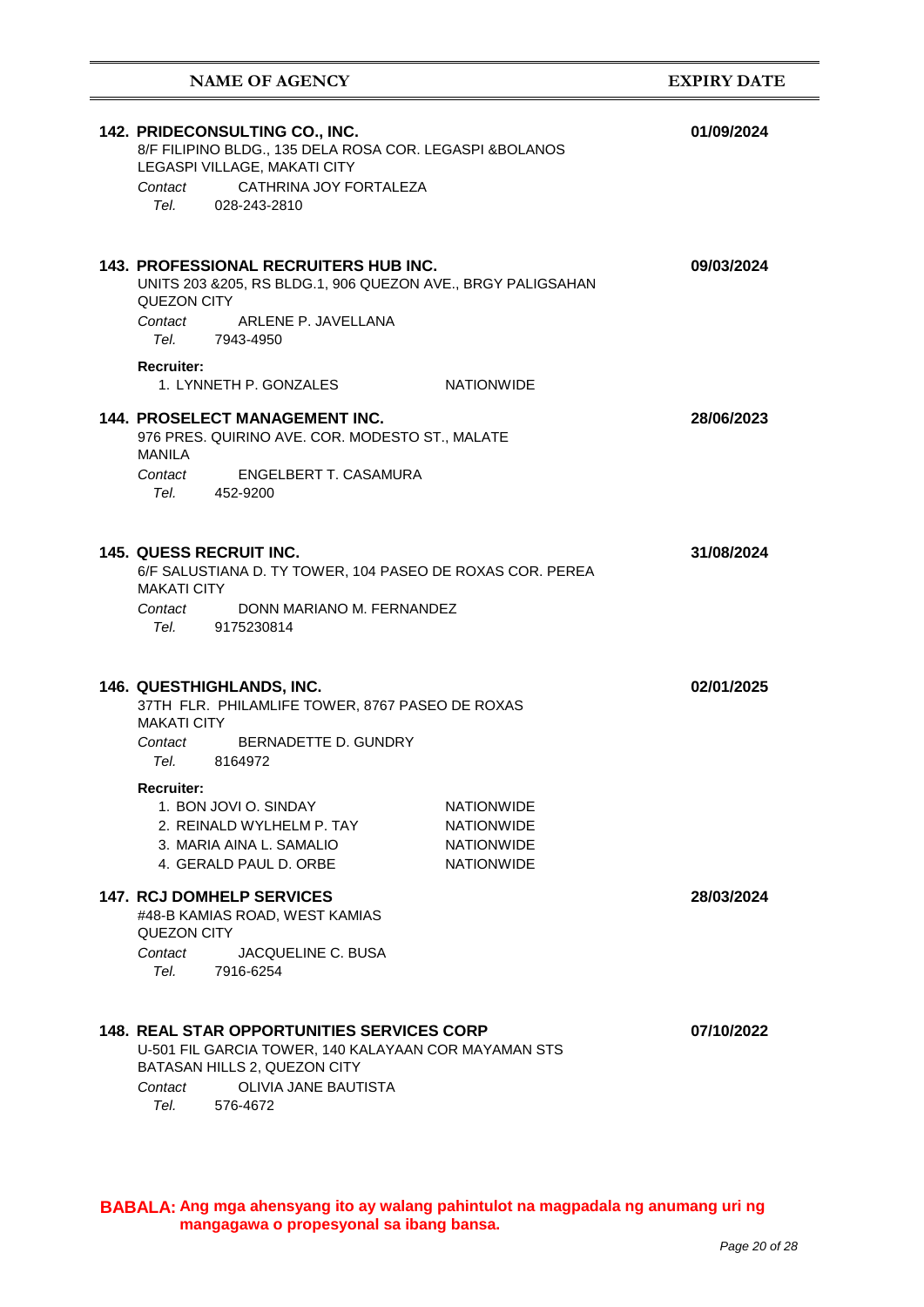| <b>NAME OF AGENCY</b>                                                                                                                                                                                                                                                                                       | <b>EXPIRY DATE</b> |
|-------------------------------------------------------------------------------------------------------------------------------------------------------------------------------------------------------------------------------------------------------------------------------------------------------------|--------------------|
| <b>149. REERACOEN PHILIPPINES INC.</b><br>UNIT 6 A, 6TH FLR., SOTTO WING, FIRST LIFE CENTER 174<br>LEGASPI VILLAGE, MAKATI CITY<br><b>JEREMY FUJITA</b><br>Contact<br>Tel. 625-2777                                                                                                                         | 19/08/2022         |
| <b>150. RENALYNGI MANPOWER SERVICES</b><br>4A02 LRT CALOOCAN MALL, RIZAL AVE. EXTN, BRGY 088 D2<br>CALOOCAN CITY<br>Contact LYNN L. SANAO<br>Tel. 8956-1458                                                                                                                                                 | 23/02/2023         |
| 151. RISEWAVE CONSULTING, INC.<br>UNIT 1105 11TH FLR. RAFFLES CORPORATE CENTER, F. ORTIGAS<br>ORTIGAS CENTER, PASIG CITY<br>JOSEPHINE CLAIRE M. BORDADORA<br>Contact<br>Tel. 282432810                                                                                                                      | 01/07/2024         |
| <b>152. RMR 818 MANPOWER SERVICES</b><br>276-A SOCORRO COR. VALENTINA ST., MICHAEL VILLAGE, TALON<br>LAS PIÑAS CITY<br><b>RODERICK M. REYES</b><br>Contact<br>Tel. 9178733323                                                                                                                               | 19/10/2024         |
| <b>153. SANGUINE GLOBAL STAFF RESOURCES CORP.</b><br>SUITE 24, PARC HOUSE BLDG., 227 EDSA, GREENHILLS, BRGY<br>WACK EAST, MANDALUYONG CITY<br>JOSELITO T. CONSUNJI<br>Contact<br>Tel. Telection of the Telection of the Telection of the Telection of the Telection of the Telection of the Tel<br>635-4824 | 06/11/2022         |
| <b>154. SDLR HELPLEAD EMPLOYMENT AGENCY</b><br>NO. 17-B KAMIAS ROAD, PINYAHAN<br>QUEZON CITY<br><b>MARIA LICEL R. CATACUTAN</b><br>Contact<br>Tel.<br>7940-8192                                                                                                                                             | 21/10/2024         |
| <b>155. SELPEO PHILIPPINES INC</b><br>UNIT 302, 7880 TRAVELERS INN CONDOMINIUM, MAKATI AVE<br>BRGY POBLACION, MAKATI CITY<br>KAORI T. HAYAMA<br>Contact<br>Tel. Telection of the Telection of the Telection of the Telection of the Telection of the Telection of the Tel<br>6255868                        | 23/02/2023         |
| <b>156. SERVEHAPPY.PH INC</b><br>G/F UNIT 12, VINA RESIDENCES, EDSA, BRGY PHILAM<br>QUEZON CITY<br>RICHARD CHUA UY<br>Contact<br>Tel. Telection of the Telection of the Telection of the Telection of the Telection of the Telection of the Tel<br>829-9633                                                 | 19/11/2023         |

÷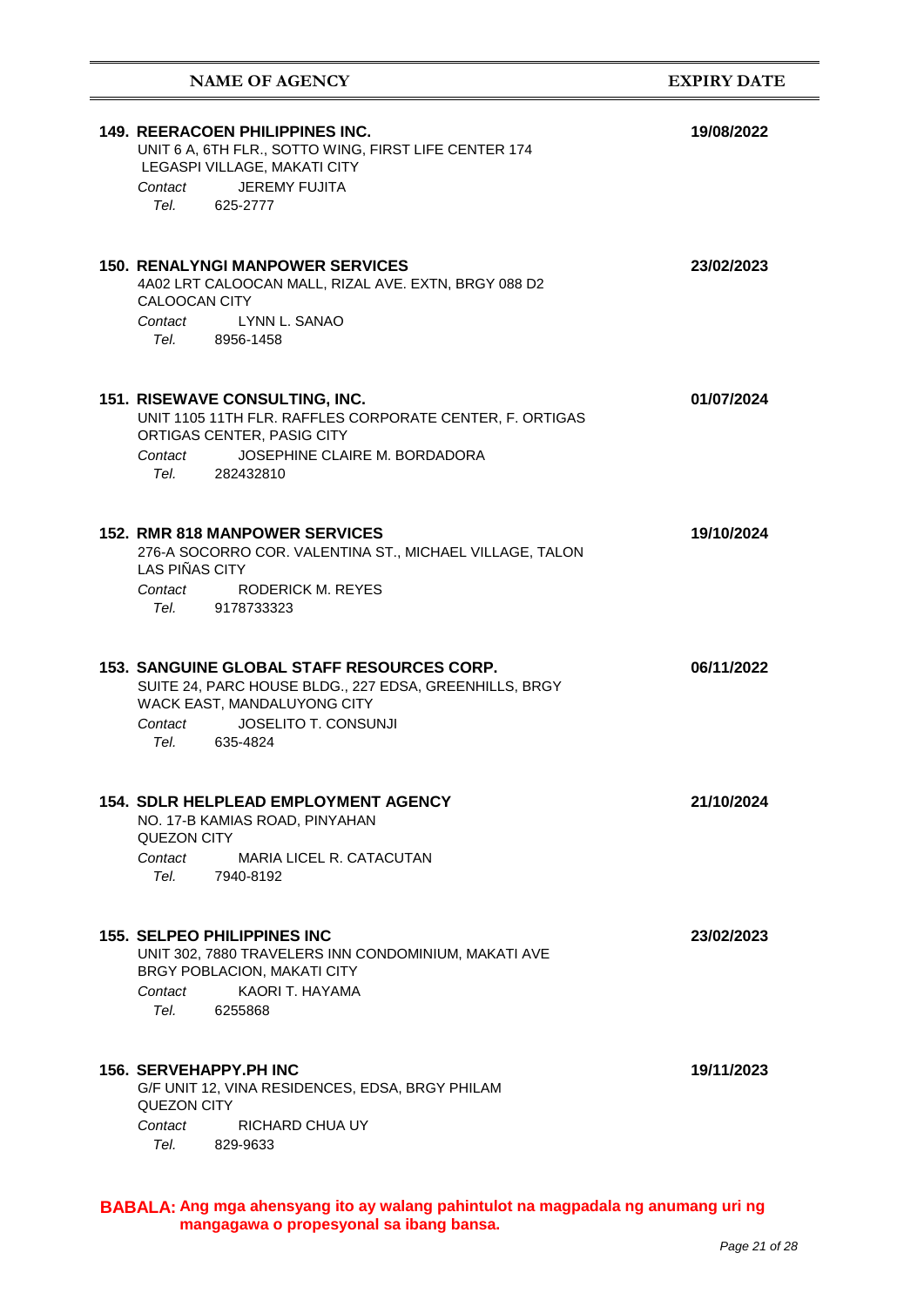# **NAME OF AGENCY EXPIRY DATE**

| 157. SIEGEN HR SOLUTIONS, INC.<br>RM. 206 CABRERA BLDG. 1,#130 TIMOG AVE. BRGY. SACRED<br>QUEZON CITY                                                                                      | 16/05/2022 |
|--------------------------------------------------------------------------------------------------------------------------------------------------------------------------------------------|------------|
| Contact<br>TRIFIE D. MONTEBON II<br>287-1135<br>Tel. Telection of the Telection of the Telection of the Telection of the Telection of the Telection of the Tel                             |            |
| <b>Branch Address:</b>                                                                                                                                                                     |            |
| Unit 302 Empire Center Mall, 246-247 EDSA corner Loring Street, Brgy. 080, Pasay City                                                                                                      |            |
| <b>158. SJA MANPOWER SERVICES</b><br>5-C K-9TH STREET, WEST KAMIAS<br>QUEZON CITY<br>SHENE ALEGONERO<br>Contact<br>Tel. 8961-5880                                                          | 17/01/2025 |
| 159. SLATE GLOBAL HUMAN CAPITAL, INC.<br>UNIT 1603, 88 CORPORATE CENTER BLDG., VALERO STREET<br>SALCEDO VILLAGE, MAKATI CITY<br>Contact 0947-8740518<br>Tel.<br>312-9002                   | 05/05/2024 |
| <b>160. SOUTHMAIDS HOUSEKEEPING SERVICES</b><br>2F ACJ BUILDING 2, #398 REAL STREET, TALON UNO<br><b>LAS PINAS CITY</b><br><b>MILAGROS S. FELIPE</b><br>Contact<br>Tel. 7345337            | 22/11/2023 |
| 161. SPRINGBOARDERS, INC.<br>1945 TAFT AVENUE, 2/F ESTHER BLDG BRGY 703,<br>MALATE, MANILA<br>Contact<br><b>TRISTAN ANG-ONG</b><br>Tel. 8654-6229                                          | 31/07/2024 |
| <b>162. SRG QUEENS EMPLOYMENT SERVICES</b><br>3029 V. MAPA STREET<br>STA. MESA, MANILA<br>SHIRLEY R. GARVIDA<br>Contact<br>Tel.<br>89851703                                                | 11/09/2024 |
| <b>163. STARJOBS EXECUTIVE SEARCH INC.</b><br>UNIT 501, 5TH FLOOR FERN BLDG., 827 P. PAREDES ST., BRGY 400<br>SAMPALOC, MANILA<br>ZALDY B. STA. ANA<br>Contact<br>Tel. Teles<br>9267115425 | 25/03/2025 |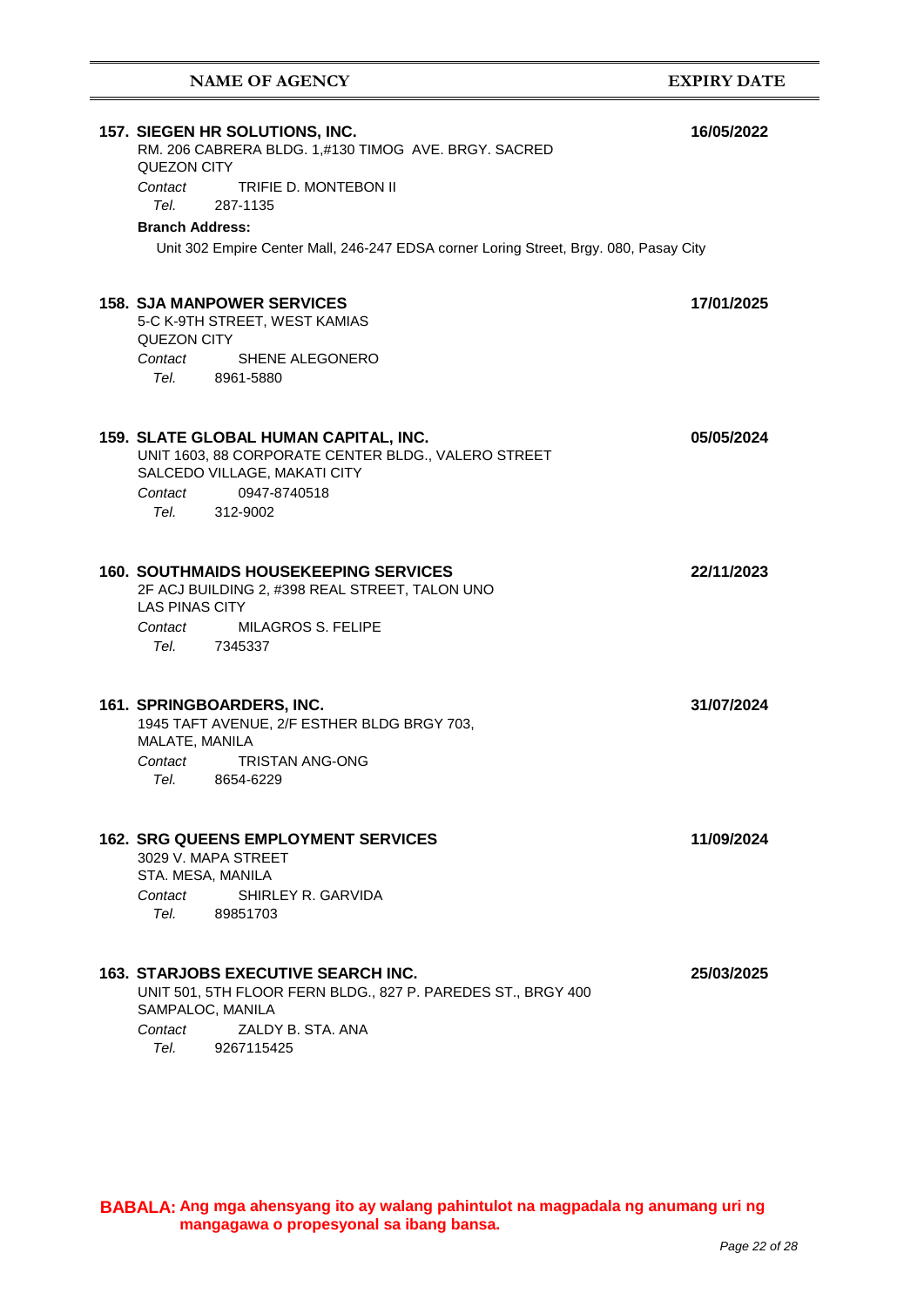| <b>NAME OF AGENCY</b>                                                                                                                                                                                                                                                  | <b>EXPIRY DATE</b> |
|------------------------------------------------------------------------------------------------------------------------------------------------------------------------------------------------------------------------------------------------------------------------|--------------------|
| <b>164. STARK ASIA SOLUTIONS INC</b><br>UNIT NSR BLDG., 1837 DALLAS COR. EVANGELISTA STS., BRGY PIO<br><b>MAKATI CITY</b>                                                                                                                                              | 22/09/2024         |
| ERBIN M. VILA<br>Contact<br>Tel. 0915-5337773                                                                                                                                                                                                                          |                    |
| <b>165. STARMOND EMPLOYMENT AGENCY</b><br>BLOCK 2 LOT 63, CASIMIRO TOWNHOMES, ZAPOTE<br><b>LAS PIÑAS CITY</b><br><b>IVANHOE P. ROSALES</b><br>Contact                                                                                                                  | 18/03/2023         |
| Tel. Telection of the Telection of the Telection of the Telection of the Telection of the Telection of the Tel<br>09178846313<br><b>Recruiter:</b>                                                                                                                     |                    |
| 1. HERMINIGILDA M. POGOY<br><b>NATIONWIDE</b><br><b>166. SYNLINK RECRUITMENT OUTSOURCING CO INC.</b><br>11/F ROBINSONS EQUITABLE TOWER, ADB AVENUE, ORTIGAS<br><b>PASIG CITY</b>                                                                                       | 23/09/2024         |
| Contact<br>ALMARIO P. DEL ROSARIO<br>Tel.<br>8396-8885                                                                                                                                                                                                                 |                    |
| 167. SYSGEN RPO INC.<br>UNIT 81, 8TH FLOOR LEGASPI SUITES, 178 SALCEDO STREET<br>LEGASPI VILLAGE, MAKATI CITY<br>Contact<br>JAIME P, ROA<br>Tel. Telection of the Telection of the Telection of the Telection of the Telection of the Telection of the Tel<br>88120617 | 28/10/2024         |
| <b>168. TALENT AVENUE PH MANAGEMENT INC.</b><br>11/F UNIT1105 OMM-CITRA BLDG., BRGY. SAN ANTONIO<br>SAN MIGUEL AVE. ORTIGAS CTR, PASIG CITY<br>NILA B. RIVERA<br>Contact<br>Tel.<br>8 616-5734                                                                         | 04/01/2023         |
| 169. TALENT TREE SOLUTIONS, INC.<br>UNIT 305 CAMPUS RUEDA BLDG., #101 URBAN AVE.<br>BRGY. PIO DEL PILAR, MAKATI CITY<br>MARLON J. RIVERA<br>Contact<br>Tel.<br>8-816-4626                                                                                              | 25/01/2023         |
| 170. TECHCAREERS, INC<br>UNIT 2602 TYCOON CENTRE, PEARL DRIVE, ORTIGAS CENTER<br>PASIG CITY<br>Contact<br>CYNTHIA H. VELORIA<br>Tel.<br>5842547/5777098                                                                                                                | 27/07/2022         |
| 171. TECHTIERA SERVICES, INC.<br>UNIT 2310 HERRERA TOWERS, 98 V. A. RUFINO STREET<br><b>MAKATI CITY</b><br><b>MARIFI R. MALICSI</b><br>Contact<br>Tel.<br>531-0608                                                                                                     | 27/07/2023         |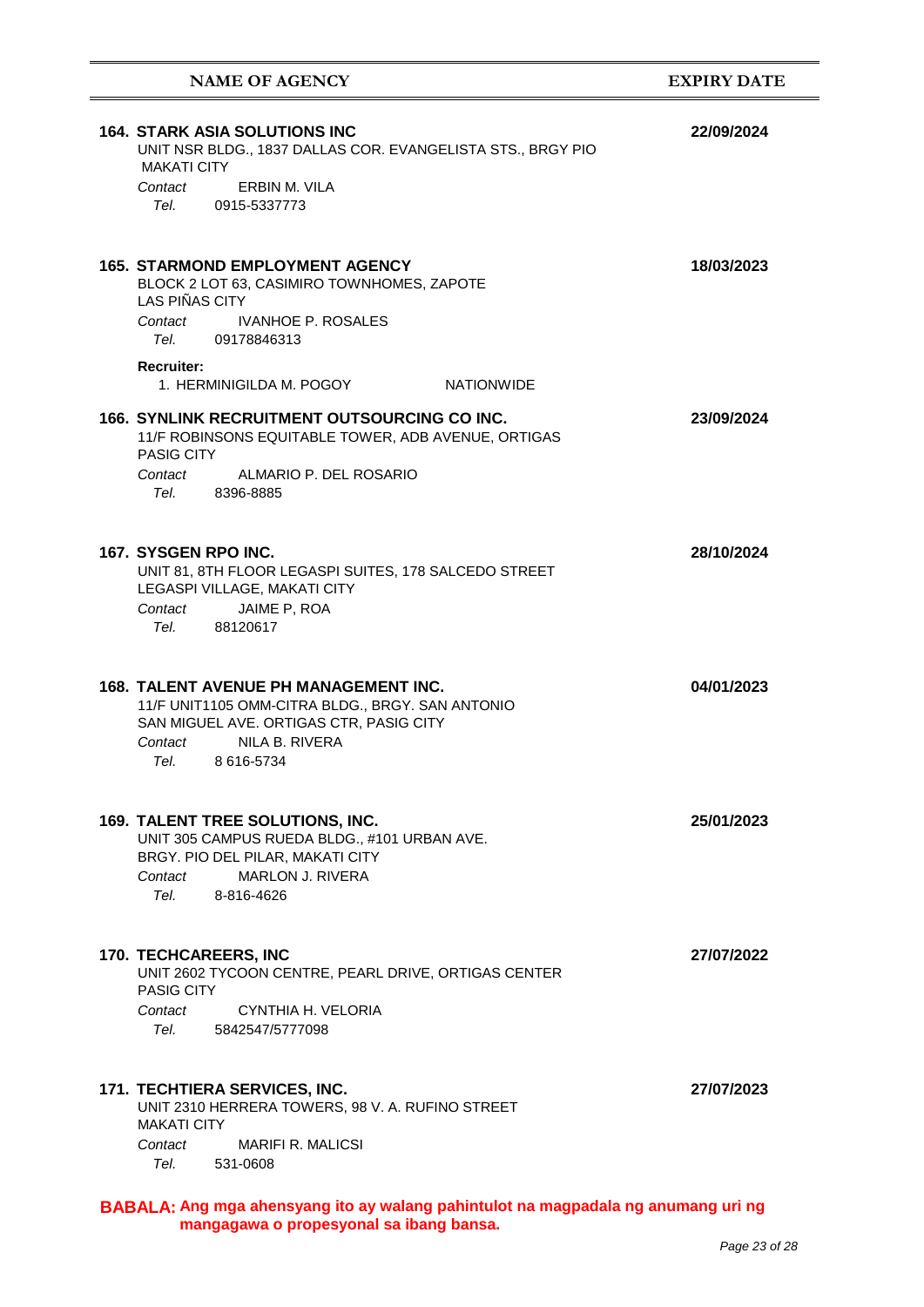| 172. THE VITO CONSULTING GROUP INC.<br>901-D VICENTE MADRIGAL BLDG., 6793 AYALA AVENUE<br><b>MAKATI CITY</b><br>RICKY G. QUINSAY<br>Contact<br>Tel. 7943-3053                                                                                                                                                                                   | 24/09/2024 |
|-------------------------------------------------------------------------------------------------------------------------------------------------------------------------------------------------------------------------------------------------------------------------------------------------------------------------------------------------|------------|
| <b>173. TUITT CAREERS INC</b><br>3RD FLOOR CASWYNN BUILDING, 134 TIMOG AVENUE<br>SACRED HEART, QUEZON CITY<br>JOSHUA EMARICO SB. ANTONIO<br>Contact<br>Tel. Teles<br>8282-9520<br><b>Branch Address:</b><br>3/F ENZO BLDG., NO. 399 SEN. GIL PUYAT AVE., MALATI CITY<br><b>Recruiter:</b><br>1. JOSHUA EMARICO SB. ANTONIO<br><b>NATIONWIDE</b> | 22/04/2024 |
| <b>174. ULTIMATE PROVIDER MANPOWER SERVICES</b><br>G/F BLK 30 LOT 2, D&G RESIDENCES, EP VILLAGE PHASE 1 BRGY<br><b>TAGUIG CITY</b><br>Contact ROXANNE L. MURPHY<br>Tel. 8254-9334                                                                                                                                                               | 06/06/2024 |
| 175. UNITED-PH OPTIMAL MANPOWER, INC.<br>US 1902 & 1907, THE TRADE & FINANCIAL TOWER, 7TH AVE. COR.<br><b>TAGUIG CITY</b><br>Contact<br>JINGKEY B. NOLASCO<br>Tel. 7722222                                                                                                                                                                      | 13/06/2022 |
| 176. V-CALL CENTER LINK (VCC LINK) INC.<br>UNIT 1906 CITYLAND 10 TOWER II, 154 H.V. DELA COSTA ST.,<br>SALCEDO VILLAGE, MAKATI CITY<br>PAOLO D. MANUEL<br>Contact                                                                                                                                                                               | 31/01/2025 |
| <b>177. VEGALINK INC.</b><br>UNIT 1706 CITYLAND CONDOMINIUM 10, TOWER 1, H. V. DELA<br>SALCEDO VILLAGLE, MAKATI CITY<br>ROBERTO DONATO J. LIM<br>Contact<br>Tel. Teles<br>8842-42350                                                                                                                                                            | 06/05/2024 |
| <b>178. VILLAGE EMPLOYMENT AGENCY</b><br>341 PRESIDENT QUIRINO AVENUE, TAMBO<br>PARAÑAQUE CITY<br>Contact<br>RUFA G. CLARO<br>Tel. Teles<br>921255009<br><b>Recruiter:</b>                                                                                                                                                                      | 12/09/2024 |
| 1. MARIETA S. BENGHIT<br><b>NATIONWIDE</b>                                                                                                                                                                                                                                                                                                      |            |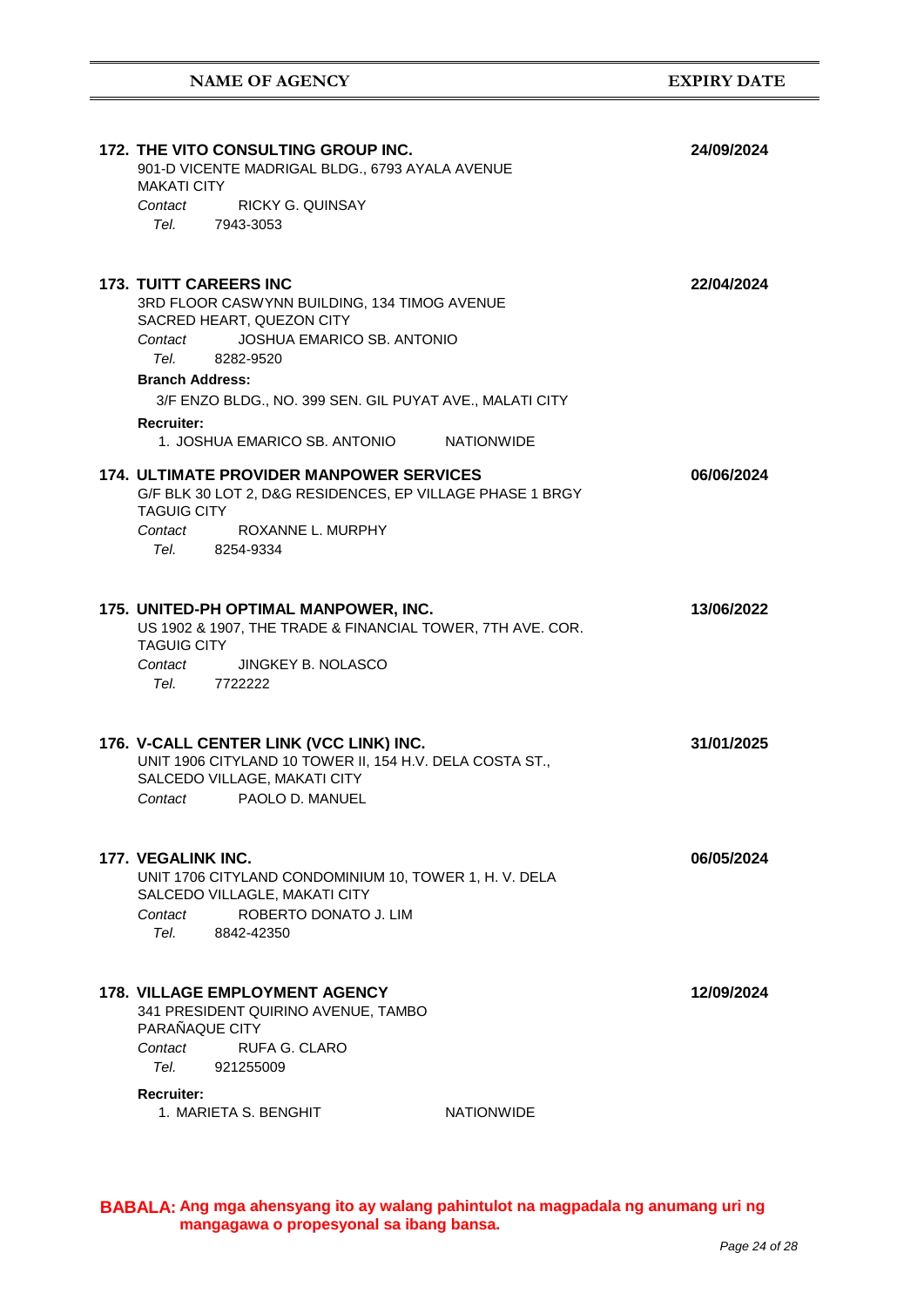| <b>NAME OF AGENCY</b>                                                                                                                                                                   | <b>EXPIRY DATE</b> |
|-----------------------------------------------------------------------------------------------------------------------------------------------------------------------------------------|--------------------|
| 179. VOLENDAY RECRUITMENT, INC.<br>UNIT 1406, 14/F PACIFIC STAR BUILDING, SEN. GIL PUYAT COR.<br><b>MAKATI CITY</b>                                                                     | 02/01/2024         |
| <b>PATRICK L. MANICAD</b><br>Contact<br>Tel. 027-2644205                                                                                                                                |                    |
| 180. WE SEARCH @ SEARCHERS & STAFFERS CORP<br>4TH FLOOR-B, THE LYDIA BLDG., #39 POLARIS STREET<br><b>BEL-AIR, MAKATI CITY</b><br>MAXIMO P. MARIANO<br>Contact<br>Tel. Teles<br>898-9311 | 23/05/2024         |
| <b>181. WORK AVENUE AND BUSINESS SOLUTIONS</b><br>UNIT 3, GROUND FLOOR, RANULFO BLDG., 206 F. RAMOS STREET<br><b>CEBU CITY</b><br>EARL JOHN DE CASTRO<br>Contact<br>Tel.<br>97773588985 | 24/06/2024         |
| 182. ZMG WARD HOWELL, INC.<br>5/F THE ATHENAEUM BLDG., 160 LEVISTE STREET<br>SALCEDO VILLAGE, MAKATI CITY<br>ALEXANDER M. GENIL<br>Contact<br>Tel. 8162466                              | 16/02/2025         |
| <b>183. ZUITT CAREERS INCORPORATED</b><br>3/F CASWYN BLDG., #134 TIMOG AVE., SACRED HEART,<br>QUEZON CITY<br>Contact<br>JOSHUA EMARICO SB ANTONIO                                       | 22/04/2024         |
| <b>Region III - Central Luzon</b>                                                                                                                                                       |                    |
| <b>1. AAT HUMAN RESOURCE MANAGEMENT SERVICES</b><br>239 SITIO SABUNGAN, CAPITANGAN, ABUCAY<br><b>BATAAN</b><br>ANTONIO A. TENGONCIANG<br>Contact<br>Tel. 047-237-0231                   | 29/06/2023         |
| 2. CAM EMPLOYMENT SERVICES (STOP OPERATION 10 OCT 2<br>UNIT #3 URSAL BLDG., SAN FRANCISCO<br>MABALACAT CITY, PAMPANGA<br>ROMMEL B. MUSNI<br>Contact<br>Tel.<br>09558453741/09178069519  | 15/09/2023         |
| 3. LEXIE STAFFING AND BUSINESS CONSULTING<br>U-13 3/F ROCKA COMMERCIAL COMPLEX, BRGY. TABANG<br>PLARIDEL, BULACAN<br>Contact<br>NIEL PATRICK VALEROS                                    | 26/09/2022         |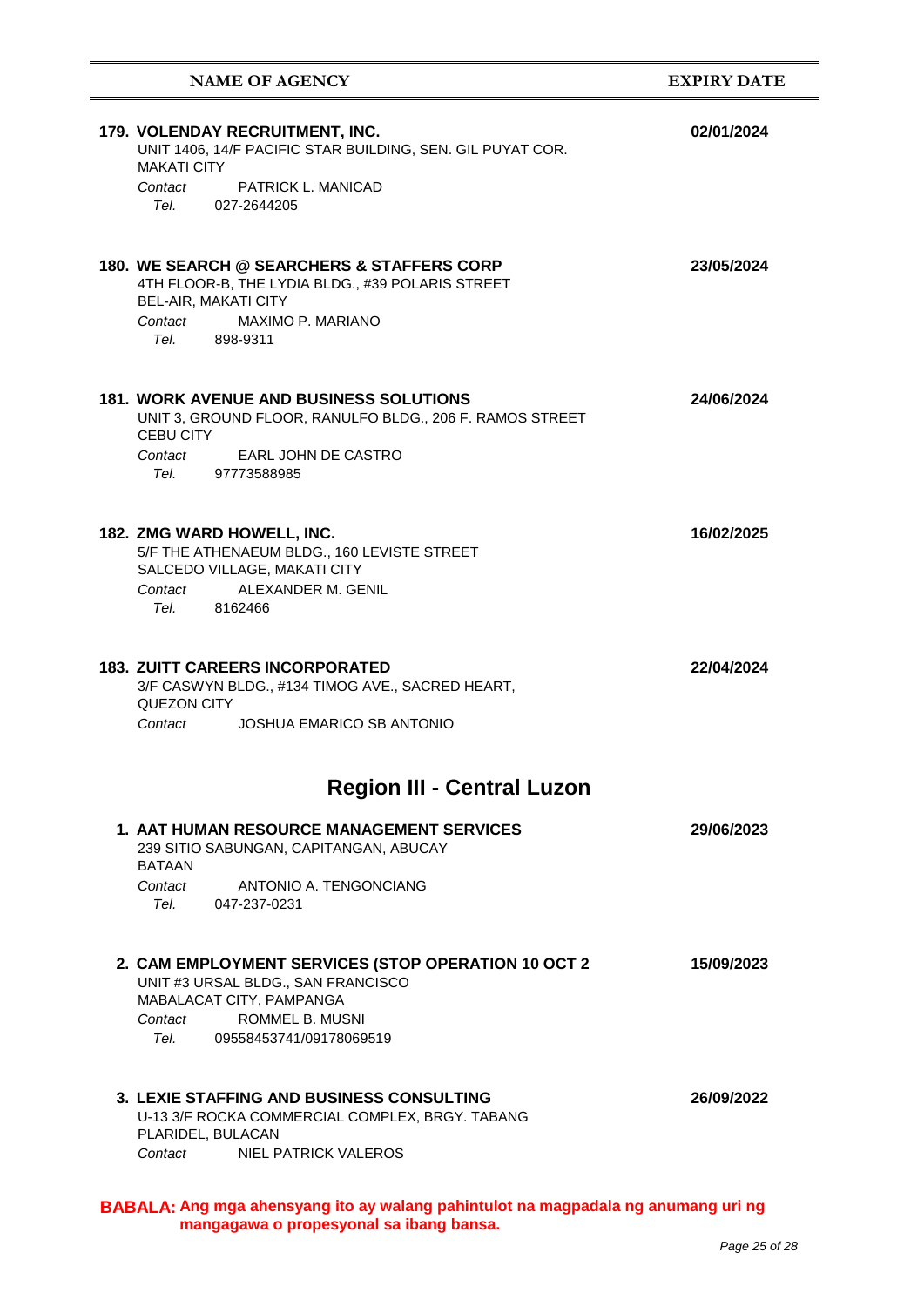| <b>NAME OF AGENCY</b>                                                                                                                                                                      | <b>EXPIRY DATE</b> |
|--------------------------------------------------------------------------------------------------------------------------------------------------------------------------------------------|--------------------|
| <b>4. MELMA PLACEMENT AGENCY</b><br>RMS 302&305 ANGELIQUE SQUARE BLDG., MCARTHUR HI-WAY<br>DAU, MABALACAT, PAMPANGA<br><b>MELCHOR M. MELEGRITO</b><br>Contact<br>Tel. 09952678591          | 16/06/2022         |
| 5. METACOM BUSINESS PROCESS OUTSOURCING SOLUTION<br>NO. 682 RIZAL ST., BRGY. MAKINABANG, BALIUAG<br><b>BULACAN</b><br>Contact<br>JOSEPH ANTHONY R. RAMIREZ                                 | 10/10/2022         |
| 6. REMOTE SOURCING RECRUITMENT SPECIALIST INC.<br>2ND FLOOR METRO SUPERMARKET, MARQUEE MALL, PULUNG<br>ANGELES CITY<br><b>JUCEL M. VIRTUDEZ</b><br>Contact<br>Tel. 9266283161              | 20/05/2024         |
| 7. S2SSOFT CORPORATION<br>5TH CLARK CENTER 07, CLARK CTR, JOSE ABAD SANTOS AVE.<br><b>CLARK FREEPORT ZONE</b><br>Contact MARIO G. SING                                                     | 30/06/2022         |
| <b>8. UGNAYAN RECRUITMENT AND EMPLOYMENT SERVICES</b><br>UNIT 207 22/F, DIAMOND SPRING HOTEL,#192 MC ARTHUR<br>ANGELES CITY<br>Contact<br>FERMIN L. CUNANAN<br>Tel. Teles<br>(O45)409-9799 | 02/09/2023         |
| <b>Region IV - A (CALABARZON)</b>                                                                                                                                                          |                    |
| <b>1. BONAFIDE TRAINOLOGY PLACEMENT SERVICES</b><br>NO. 61 GEN. MALVAR ST., BRGY. DOS,<br><b>CABUYAO</b><br>Contact<br>EDGARDO B. LIM<br>Tel.<br>(049) 520-5491                            | 03/06/2024         |
| 2. EMS SERVICES PHILIPPINES, INC.<br>GRACIAS BLDG., NO. 51, MAHARLIKA HIGHWAY, BRGY. STA.<br>STO. TOMAS, BATANGAS                                                                          | 27/01/2023         |
| 3. GDV BUSINESS SERVICES CO.<br>UNIT 202-210 VERDE ORO PLAZA, MANILA EAST RD., BRGY. SAN<br>TAYTAY, RIZAL<br><b>GERALD S. VALEROS</b><br>Contact<br>02-863-79787<br>Tel.                   | 30/11/2024         |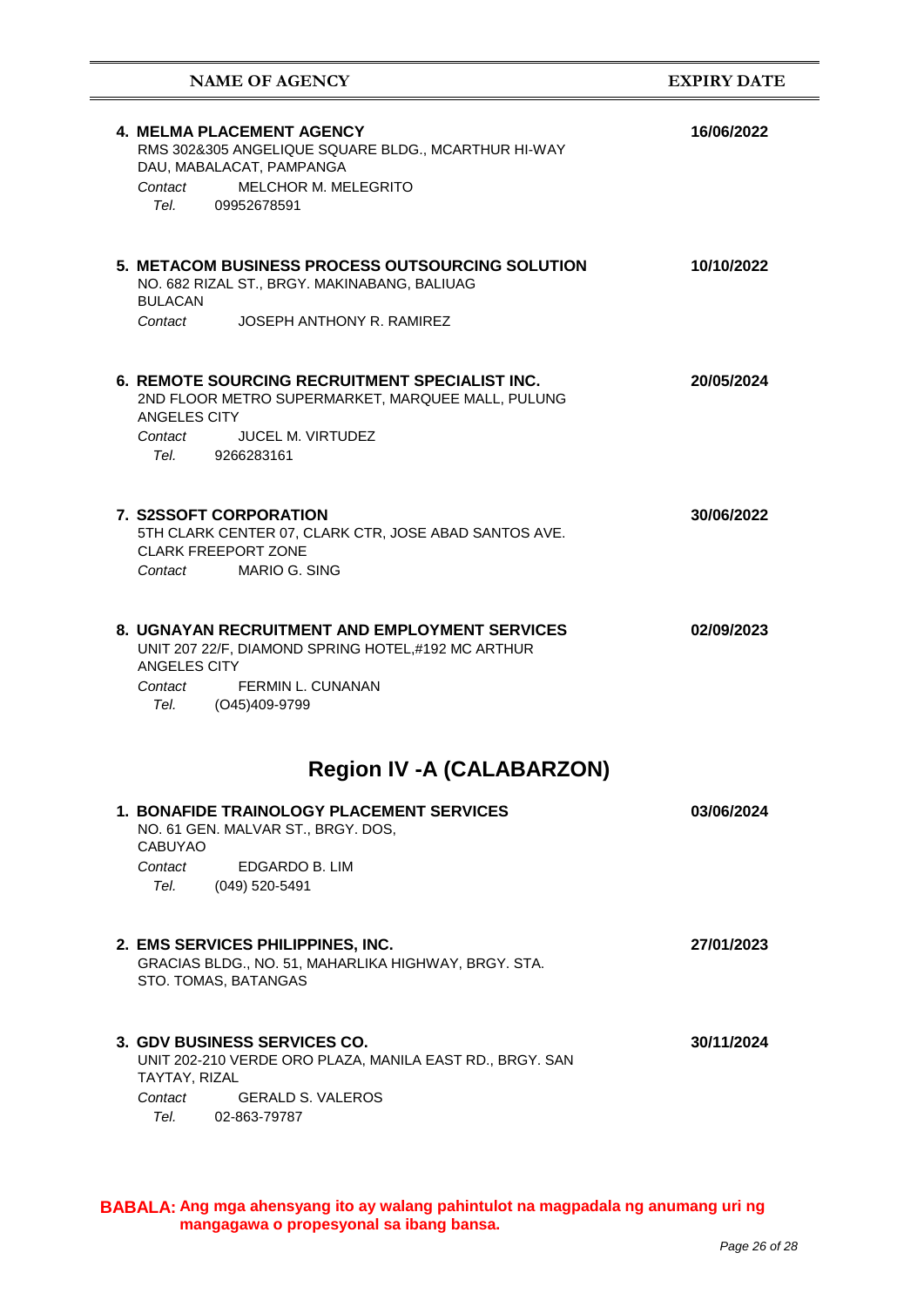| 4. ICAREERUP, INC.<br>2/F GEMCARL BLDG., NO. 7 NATIONAL HIGHWAY, BRGY. MILAGROSA<br>CALAMBA CITY, LAGUNA<br><b>JOSE ANTONIO PAMINTUAN</b><br>Contact<br>Tel.<br>049(502-5584)            | 01/02/2023 |  |
|------------------------------------------------------------------------------------------------------------------------------------------------------------------------------------------|------------|--|
| <b>Recruiter:</b><br>1. CHRISTINE L. BARIT<br>REGION IV-A                                                                                                                                |            |  |
| <b>5. JANE TOWN RECRUITMENT SERVICES</b><br>2ND FLOOR D-ZONE BLDG., SAN RAFAEL<br>SAN PABLO CITY<br>Contact MS, MARY JANE TOWN                                                           | 16/08/2024 |  |
| <b>6. JANRIL MANPOWER SERVICES</b><br>BRGY. CAWONGAN, PADRE GARCIA,<br><b>BATANGAS</b><br>Contact<br>LOWELL KAY B. GONZALES<br>Tel. 0947-8740518                                         | 06/03/2024 |  |
| 7. PROBUS BUSINESS CONSULTING, INC.<br>2/F JEC BLDG, BANAY-BANAY<br>CABUYAO CITY, LAGUNA<br>CRISANTO G. CAPACIO<br>Contact                                                               | 25/07/2022 |  |
| 8. SIGMA DYNAMICS AND PROFESSIONALS PLACEMENT AGE<br>UNIT NO. 3, 2/F, ICE BLDG., BRGY. BANAY-BANAY<br>CITY OF CABUYAO, LAGUNA<br>JOSE CESARIO Y. CABANATUAN III<br>Contact               | 01/12/2022 |  |
| <b>9. TALENT RESERVE MANPOWER CORP.</b><br>UNIT-LOWER BASEMENT ANDENSON BLDG., BRGY. PARIAN,<br>CALAMBA CITY, LAGUNA<br><b>MARY ROSE V. TILLO</b><br>Contact<br>Tel.<br>$(049)$ 545-0993 | 27/05/2024 |  |
| <b>Region VII - Central Visayas</b>                                                                                                                                                      |            |  |
| 1. CEBU CAREER CENTER, INCORPORATED<br>RM. 32 ALMASE BLDG., OSMEÑA BLVD., SAMBAG II<br><b>CEBU CITY</b><br>Contact<br>LORELIE V. JUNTILLA<br>Tel.<br>09171775017                         | 15/10/2023 |  |
| 2. NIPPON MARU STAFFING SOLUTIONS, OPC<br>3F ANNEX BLDG., WINLAND TOWER I, JUANA OSMEÑA EXTN<br>KAMPUTHAW, CEBU CITY<br><b>MANILYN M. MAR</b><br>Contact                                 | 21/10/2022 |  |